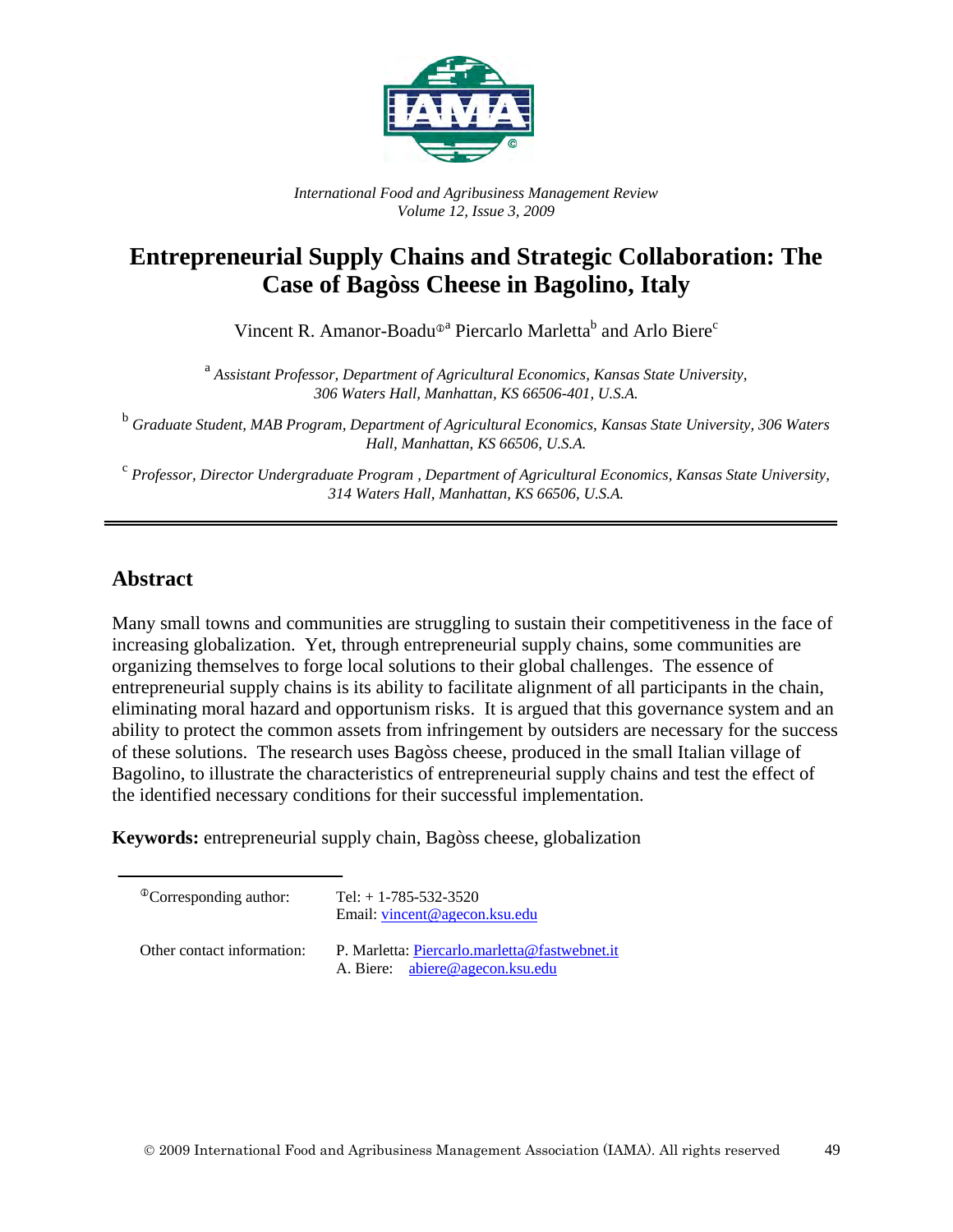## **Introduction**

O'Hara and Stagl (2001) argue that increasing globalization has altered the relationship between economics and society because local alternatives are emerging as strong competitors to imports in local markets. They view the emergence of community supported agriculture as an example of the evidence that certain characteristics of production are becoming more important to consumers in their choice of products, especially food products. Increasingly, consumers are looking at food production, distribution and consumption as political tools in addressing environmental challenges (Theodoropoulou and others 2008), in dealing with conservation and preservation of culture (Leong 1989) and in contributing to economic development (Arce and Marsden 1993) even as they meet their primary economic purpose.

The importance of these issues is being driven by an increasing proportion of consumers who care about where and how their food is produced and are willing to pay premiums for products that meet their ethical sensibilities, including environmental protection, fair trade and social justice and animal welfare programs. Some firms are responding by emphasizing their sustainable production practices and highlighting their social responsibilities efforts, e.g., organic products, small family farms, habitat protection, etc. Others position themselves as distinct based on their appellation d'origin, such as "Champagne" and "Bordeaux" in French wines and "Vidalia onions" in the U.S. Within the context of the resource-based view of the firm, these idiosyncratic characteristics offer uniqueness in resources that are rare and valuable and are inimitable and non-substitutable (Lippman and Rumelt 1982). These firms' ability to successfully sustain their competitive advantage is supported by the credible threat of retaliation they possess against potential competitors (Day and Reibstein 2004).

This paper's purpose is two-fold. First, we evaluate the concept of entrepreneurial supply chains as business and economic development strategies in small communities within an increasingly global marketplace. The second purpose is to apply the outcomes of the evaluation to Bagòss cheese, produced in the small Italian village of Bagolino, which is dealing with globalization challenges. The application involves the simulation of the Bagòss producers' strategic decisions under alternative governance and intellectual property (IP) conditions. The lessons from the simulation provide insights into how local communities may leverage their solutions using appropriate governance systems and IP protection mechanisms to address their global challenges.

# **Entrepreneurial Supply Chains and Strategic Collaboration**

Traditional supply chains have a dominant champion controlling most of the strategic decisions associated with performance. Champions' power emanates from their control over the distribution of value (Amanor-Boadu, Trienekens and Williams, 2002). In exchange for their share of the value they create, participants conform to champions' specifications of types of input to use, the quality standards of outputs, production processes and quantities, delivery locations and times, etc. Because of this uneven power distribution, opportunism (Simon 1991) tends to be prevalent in traditional supply chains and anonymity becomes valuable (Amanor-Boadu and Starbird 2005). This governance mechanism may also foster moral hazard at points along the supply chain where participants perceive themselves to be powerless (Amanor-Boadu, Trienekens, and Williams 2002); (Starbird, Amanor-Boadu, and Roberts 2008). Here,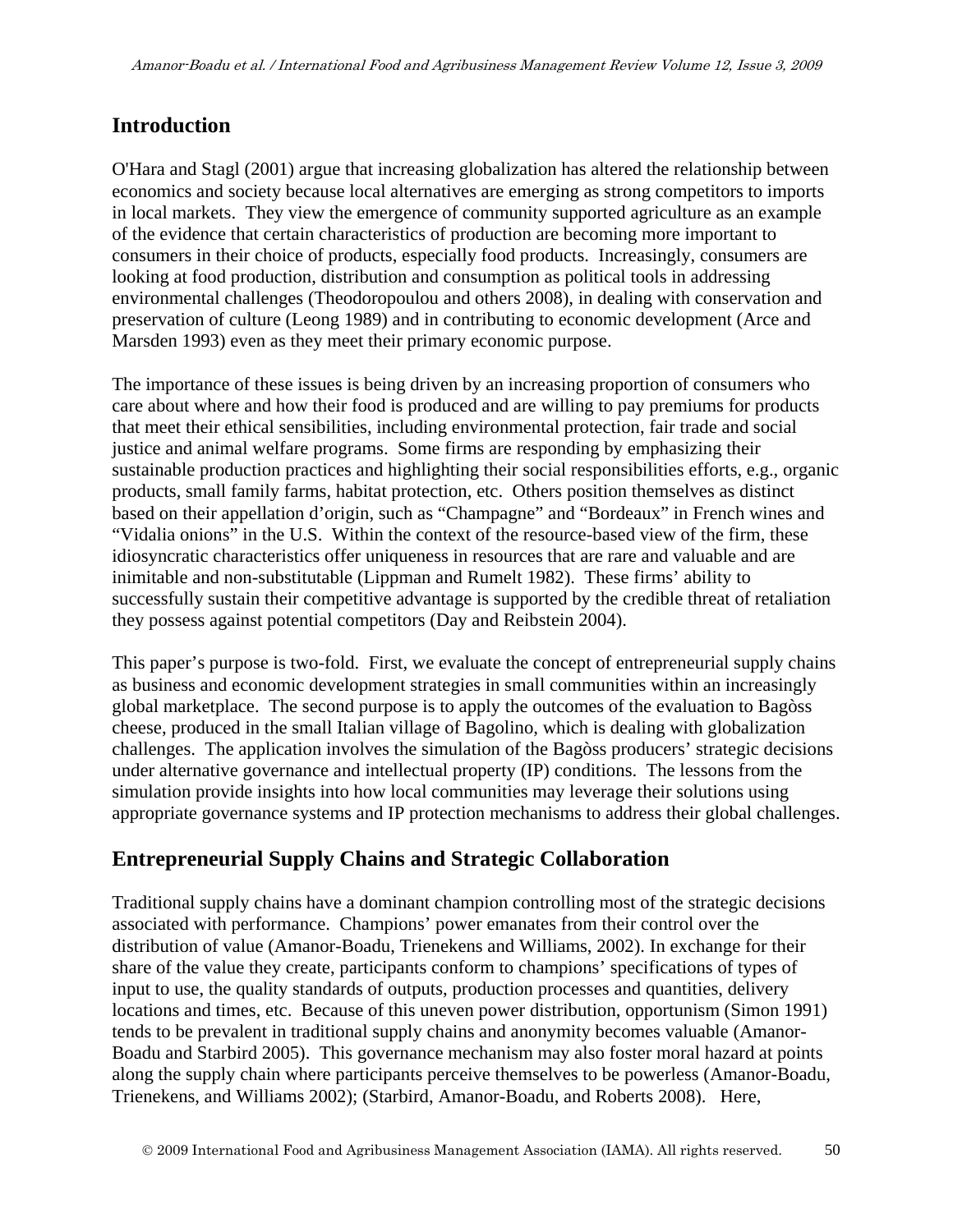participants in the supply chain who perceive themselves as powerless will find it advantageous to shirk on the necessary but unobservable effort required to minimize potential risks to the whole supply chain. Although these traditional supply chains' risks may be addressed with oversight protocols that aim to increase transparency and reduce the value of anonymity, they can be expensive and cumbersome to execute if the partners have competing objectives. Entrepreneurial supply chains offer an effective alternative to traditional supply chains when opportunism or moral hazard risks cannot be otherwise effectively controlled.

Entrepreneurial supply chains are inter-firm relationships characterized by a mutual recognition of need for, and dependence on, a valuable asset that is inexhaustible in use but easily depreciated with misuse or abuse. Participants in entrepreneurial supply chains, therefore, recognize a shared responsibility in protecting and enhancing the value embedded in the enabling asset through social ties and networks (Granovetter 2005). The enabling asset's characteristics define the opportunities that may be exploited and the extent of participants' embeddedness in the governing social ties and networks. These characteristics also define the IP protection methods that may be employed to enforce exclusivity and create tangible value for participants. Although they may operate in the same marketplace, participants in entrepreneurial supply chains compete via blue ocean strategies which involve focused development of alternative strategy maps that specifically avoid price competition and focus on market expansion (Kim and Mauborgne 2005).

The collective success of entrepreneurial supply chain participants is driven by their independent ability to meet their customers' idiosyncratic expectations as well as maintain their collective diversity. Recognizing the foregoing, participants in entrepreneurial supply chains organize themselves around their shared assets while consciously taking personal ownership in maximizing the assets' contribution to their individual performance. Because they are nonlinear, entrepreneurial supply chains are usually more extensive and complex than traditional supply chains, encompassing government agencies enforcing use rights and exclusivities, and businesses in multiple industries that depend on the shared assets. Thus, changes in the nexus of entrepreneurial supply chains can have significant effects in seemingly unrelated segments of the local economy in which they operate.

# **Typology of Entrepreneurial Supply Chains**

Three distinct groups of entrepreneurial supply chains may be delimited based on the types of assets: place assets; place/product assets; and place/product/process assets (Figure 1). Entrepreneurial supply chains based on place assets are organized around the unique characteristics of a location, and are, therefore, commonly found in the tourism industry. Their participants leverage the location's unique characteristics to provide customers with idiosyncratic experiences. Thus, the primary source of the participants' collective competitive advantage is the unique, valuable and unsubstitutable location asset they all share. They incorporate these qualities of the location asset into their individual strategies to achieve their business objective. An example of a place-based entrepreneurial supply chain is the Finger Lakes Wine Trails in upstate New York, which are organized to maximize tourist traffic to the Finger Lakes region of New York by exploiting the location's natural beauty and the diversity of its tourism activities. Included in the Wine Trails are vineyards, wineries, restaurants and bed and breakfast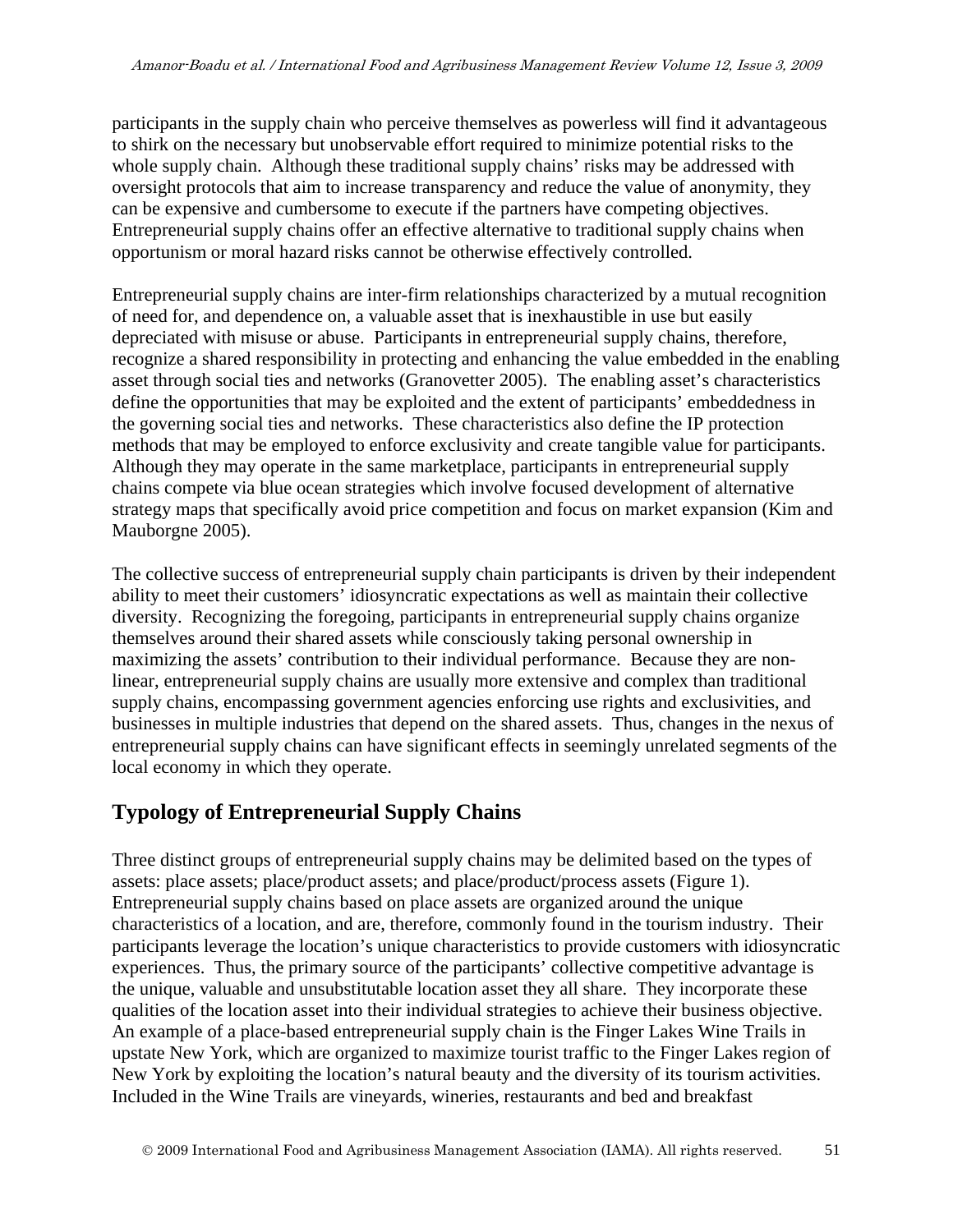accommodations as well as event organizers and tour bus operators. Individual participant's sources of competitiveness are in how they organize their own production and utilize the common assets to leverage their ability to delight their customers. It is not uncommon to have a participant in these relationships direct a potential customer to another partner who is deemed to be a better provider of a particular solution or product. This behavior of marketing each other elevates the common asset by first knowing their disparate strengths and then bringing their collective strengths together. A similar governance mechanism is found in the wine and tourism region of Southwestern Ontario region of Niagara-on-the-Lake, on the shores of Lake Ontario. Likewise, the ski resort towns of Whistler, British Columbia and in the Swiss Alps as well as resort locations like Acapulco, Mexico have place-driven entrepreneurial supply chains that leverage the location's assets to enhance participants' competitiveness in their industries. In all these examples, the immobility and inimitability of the common assets are the primary source of IP protection. As such, the participants' ability to establish and secure a first mover advantage is usually critical to their ability to sustain their competitive advantage. A good example of this is how Las Vegas, Nevada has successfully maintained its dominant market share, measured by gross gaming receipts, over Atlantic City, New Jersey despite the latter's efforts over the years (Eadington 1999).

Place/product asset-driven entrepreneurial supply chains are organized around products naturally occurring in a particular location. They also cover entrepreneurial supply chains that are organized around products that, while they may not occur exclusively in a particular location, have been there for such a long time that they have come to be literally associated with the place. They exhibit a natural barrier to competition because of their products' association with a particular location. Therefore, the place name becomes the embedded IP that separates the product from all others.

Italian suits and fashion are good examples of place/product entrepreneurial supply chains. While fine suits may be obtained from many places, being Italian elevates a suit above the others due to the association of quality suits with Italy, allowing industry participants to extract premiums for their products. The participants recognize that their distinguishing factor is quality, and they owe each other the responsibility of maintaining their perceived quality advantage if they are going to succeed individually. The same is true of Cuban cigars or California wines. Another example is Saskatoon berries, which is produced by a shrub that grows throughout the Canadian prairies and the northern plains of the United States (Harris 1972). However, by the fortuitous naming of the fruit, Saskatoon and Saskatchewan have claimed it as their own, marketing it as being authentic only if grown in Saskatchewan. Saskatoon berries' production and marketing have benefited from scientific evidence of its high antioxidant levels (Hosseinian and Beta 2007); (Hellstrom and others 2007) and the increasing appreciation of nutriceuticals' role in health protection and promotion (Morris 2003). The final type of entrepreneurial supply chains is place/product/process entrepreneurial supply chains. These are organized around a product that is produced in a particular place using a specific process, inputs or production technology. The products produced within this type of entrepreneurial supply chains, therefore, tend to have more controls and standards around them than the other two. They have explicit IP protection protocols that serve to exclude nonconforming products and producers from exploiting the value offered by the supply chain. These protocols may also confer legal protection from suppliers who do not meet the place/product/process characteristics that create value in the marketplace.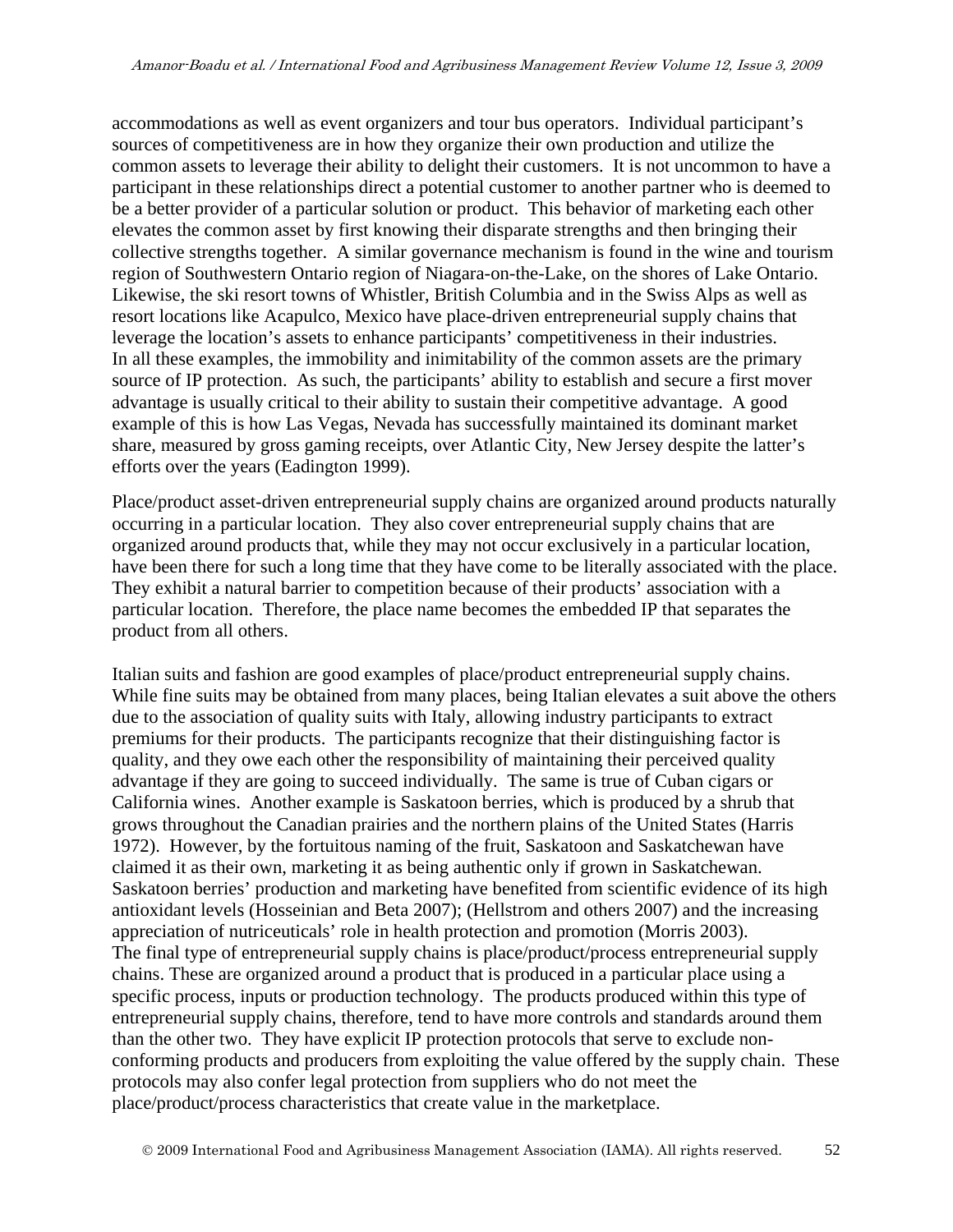Roquefort cheese is an example of place/product/process entrepreneurial supply chains. It is a blue cheese made specifically from the milk of Lacaune, Manech and Basco-Béarnaise breeds of sheep and matured in natural caves near the town of Roquefort in France's Aveyron region. A unique fungus, Penicillium roqueforti, whose spores are used to infect the maturing cheese to give it its unique characteristics, grows in these caves. Roquefort cheese's IP explicitly dates back to 1411 when the village of Roquefort-sur-Soulzon sought and obtained the rights from King Charles VI to age this particular type of cheese in its caves (Aussibal 1983). There were only seven Roquefort producers as of 2003, and the largest is the Société des Caves de Roquefort (a subsidiary of Lactalis), which accounts for about 60 percent of all production and owns several caves. The entry barrier to the Roquefort cheese production is the cave, the place asset that determines the product and the process.

Another example of place/product/process entrepreneurial supply chains is Vintners' Quality Assurance (VQA) employed by Ontario, Canada wine producers. This is not a product, per se, but a label that allows a chain participant to claim a mark of quality. To qualify for this label, the bottled wine must be produced by a winery located in Ontario and be made with at least 75 percent of grapes grown in Ontario (Wine & Vines 2007). Participating wineries are audited every six months to ensure that they are following VQA regulations and all volumes of VQA wines are substantiated with respect to origin and other requirements. For example, the wineries must provide official Grape Growers of Ontario records including a "weigh slip" with the results of an independent test for brix. Additionally, participating retailers are audited at least annually for their use of the VQA labels as well as their sales of VQA wines for authenticity. This supply chain's governance system, thus, encompasses grape growers, wineries, retailers, the Liquor Control Board of Ontario (LCBO), and the government agencies that audit the industry for compliance.

Another example of place/product/process entrepreneurial supply chains is Vidalia onions, grown since the early 1930s only in Vidalia onion production area—encompassing 20 counties in the state of Georgia, U.S. Vidalia onions are characterized by being unusually sweet, a characteristic emanating from the low soil sulfur content in the production area. The Vidalia Onion Act (1986), passed by Georgia's state legislature, authorized a trademark for "Vidalia Onions" and the Georgia Commissioner of Agriculture was given the authority to promote and protect Vidalia onions by assessing royalties on legitimate users and prosecuting violators with fines and/or imprisonment. The IP protection for Vidalia onions was enhanced when the industry received a Federal Marketing Order No. 955 in 1989 from the U.S. Department of Agriculture (Costa and Epperson 2003; Boyhan and Torrance 2002).

From the foregoing, it is clear that government's role in the place/product/process entrepreneurial supply chains is necessary for providing enforceable intellectual property rights or preventing counterfeits by outsiders and opportunism by participants. The Canadian VQA process, for example, focuses on preventing opportunism among participating firms to ensure that they follow all the necessary protocols. The European Community's Council Regulation 1383/2003 (The Council of the European Union 2003), on the other hand, focuses on customs action and measures that may be taken against goods suspected of infringing certain intellectual property rights that have been granted to specific products. The regulation is an expansion and strengthening of existing national laws, such as France's Appellation d'origine contrôlée (AOC), Italy's Denominazione di origine controllata (DOC), and Spain's Denominación de Origen (DO)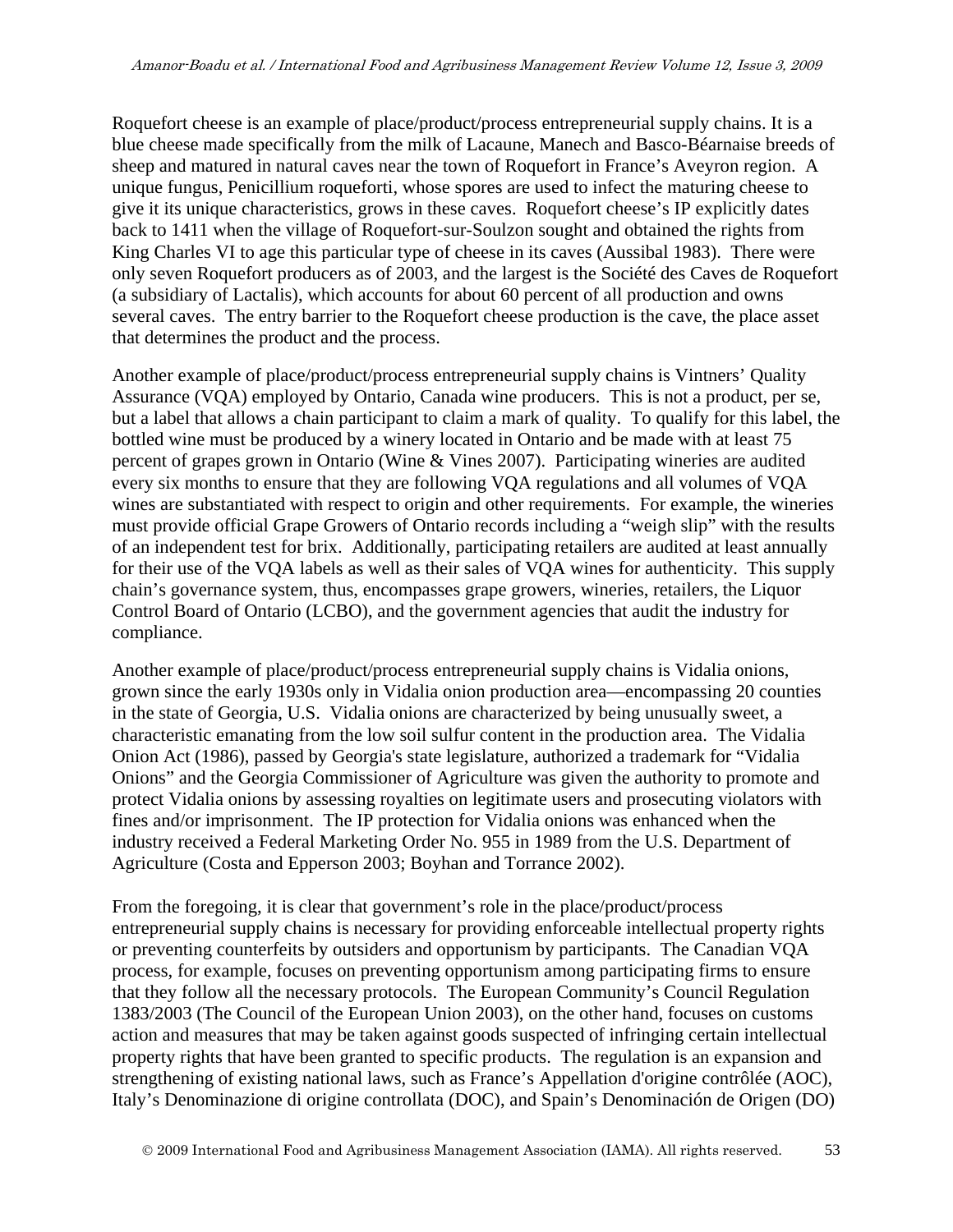system. Infringements, such as selling products not meeting the location and process qualifications, are treated as counterfeit goods, misleading advertisements, or even a public health risks. The regulation is weighed in favor of those who have been granted the rights, and allows for a "a more flexible procedure allowing goods infringing certain intellectual property rights to be destroyed without there being any obligation to initiate proceedings to establish whether an intellectual property right has been infringed under national law" (Article 9, L 196/7). Similar protection is offered in European Union laws under geographical indications— Protected Designation of Origin (PDO), Protected Geographical Indication (PGI) and Traditional Specialty Guaranteed (TSG) — to protect the names of recognized regional foods and beverages. Examples of these are Italian Limone di Sorrento, Scotch Whiskey and French Coquille Saint-Jacques des Côtes-d'Armor.

The foregoing suggests that entrepreneurial supply chains may be assessed on the basis of the mobility of the assets, the depth of IP protection and the extent to which participants need to be engaged for the governance system to work, i.e., exhibit low risk levels for opportunism and moral hazard. Figure 1 summarizes these characteristics for the three types of entrepreneurial supply chains presented here. For example, the high immobility of place systems implies that participants are more independent of each other and require low degree of engagement for the system to succeed. On the other hand, the low immobility of place/product/process systems makes them easily imitable and hence more prone to counterfeiting. These conditions call for high levels of intellectual property protection and high degrees of participant engagement for the system's success in creating unique and valuable solutions (Grant 1991).



**Figure 1.** Typology of entrepreneurial supply chains with characteristic differences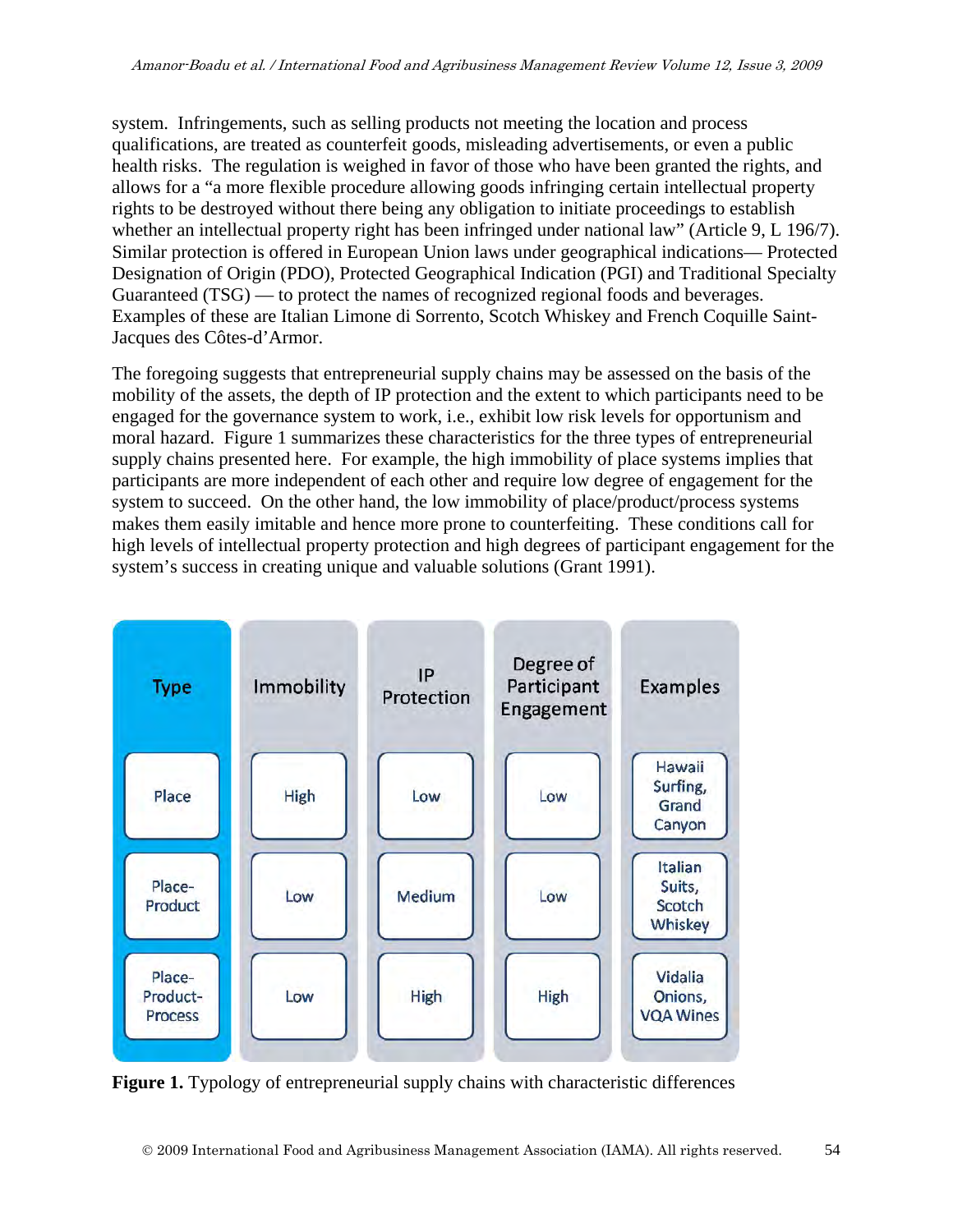# **Bagòss Cheese: An Entrepreneurial Supply Chain**

We use the entrepreneurial supply chain for Bagòss cheese in the village of Bagolino, Italy to illustrate the local solution that emerges as a result of participants acting in concert to address their own global challenges. It shows how the purposeful pursuit of individual economic objectives leads to social benefits, such as environmental protection and conservation, community economic development and enhanced cultural education and preservation.

Authentic Bagòss cheese is a semi-cooked cheese produced under strict milk production and cheese processing methods that have been practiced for centuries. It is produced only in Bagolino using the milk of brown cows that live in Bagolino and are fed only feed grown in Bagolino. The process begins with the immediate filtering of the milk after milking using conifer branches placed at the bottom of a bucket with holes in it (Figure 1). The filtered milk is skimmed and poured into 40-liter vats and left for a day. Rennet, dissolved in spring water, is added to the skim milk and poured into a copper vat and warmed on a wood-built fire to a temperature of between 37°C and 39°C for about 20 minutes before adding powder curd to the warm milk. The mixture is then heated to between 48<sup>o</sup>C and 50<sup>o</sup>C to produce an appropriate consistency. It is then cut into the size of rice grains. Saffron is added to the mixture and reheated to form curds (although some producers add the saffron when they add rennet to the skim milk). The curds are separated from the whey, wrapped in canvas, and placed into molds



**Figure 2.** Schematic overview of Bagòss production with process by-products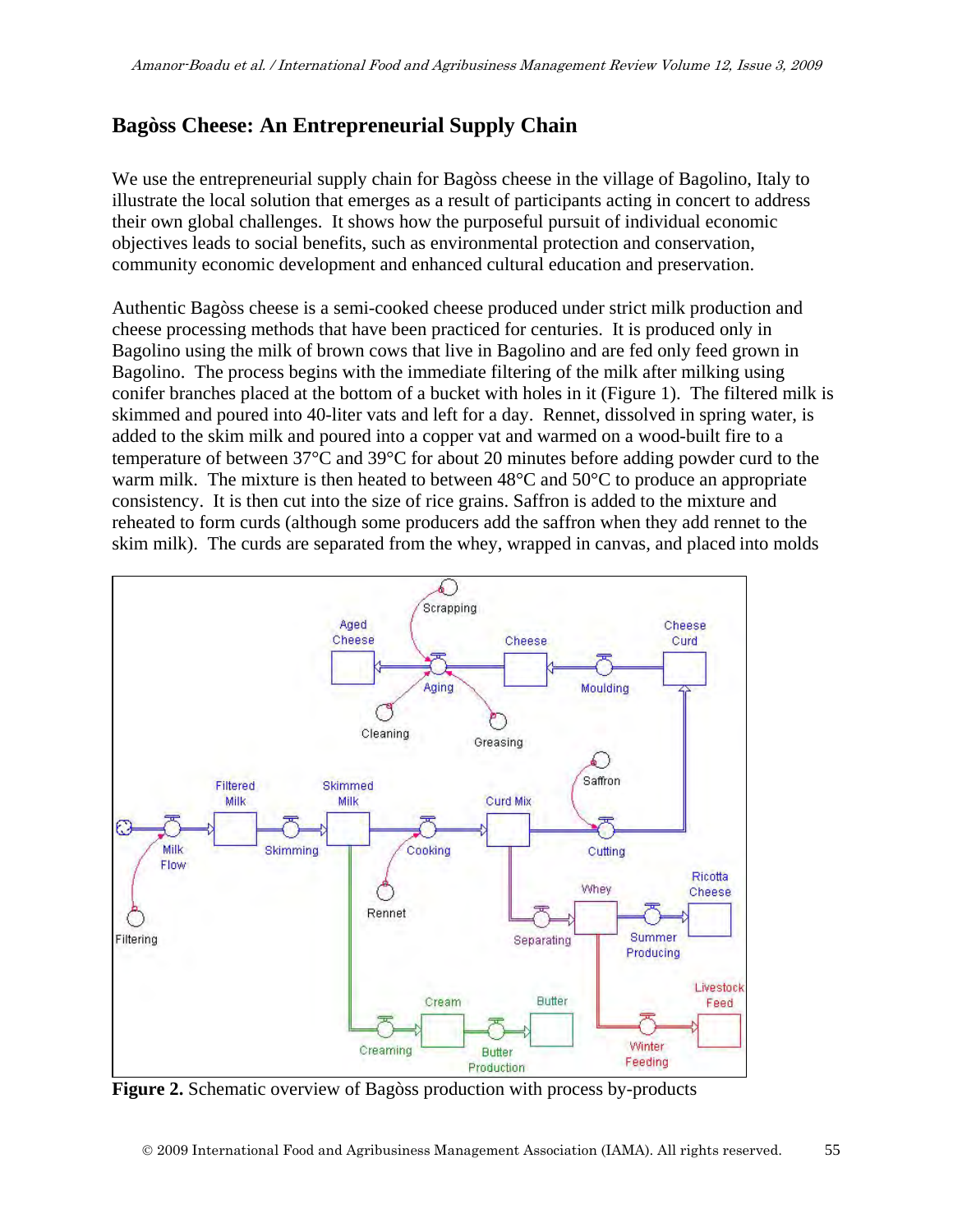of 40 cm diameter and heights between 12 cm and 15 cm. These are then placed on wooden planks, and stones placed on top to drain any excess water, a procedure that lasts about three days. The cheese is released from its wrappings after this period and brought to the valley, where it is aged from a year to three years. In the first five weeks of the aging process, the cheese is dry salted twice a week by hand, and during the first six months of aging, it is turned periodically, scraped, cleaned and greased with linseed oil. The final head of authentic Bagòss cheese weighs between 16 kg and 18 kg depending on its age and is produced from between 260 kg and 290 kg of milk.

#### *Bagolino and the Participants*

Bagolino is a small village with a 2007 population of 3,916 (National Institute of Statistics (ISTAT) 2007) located in the Caffaro Valley of Brescia Province in the Italian alpine region. About a decade ago, the per capita income per taxpayer in Bagolino was lagging significantly behind that of the Brescia province and a much farther behind the Lombardy region. However, unlike many small alpine communities that are losing population and economic activity and their natural resources becoming wasted, Bagolino saw a 16.5 percent increase in income per taxpayer between 1999 and 2007 compared to 2.7 percent for the Province of Brescia, 7.5 percent for the region of Lombardy and 2 percent for all of Italy. Civic leaders in Bagolino attribute this increase to a focused effort to enhance the importance of Bagòss cheese in Bagolino's economy. Bagòss cheese is one of Bagolino's two main historic assets. The other is the Bagòss Carnival, which, with its masks, colorful costumes, dancers and folk music, is described as a unique phenomenon in Italy, with few competitors in Europe (Sordi 1976). While most tourists come to Bagolino for the Carnival, Bagòss cheese remains the one thing they take with them when they leave. For this reason, Bagolino's dairy producers and the community joined forces more than a decade ago to secure a trademark for their cheese to facilitate promotion and marketing as well as acquire the legal support to prevent infringements under European Community laws. This initiative's importance is underscored by the recognition that about twice as much counterfeit as authentic Bagòss cheese is currently on the market.

The village of Bagolino has 130 farmers, 28 of whom are dairy farmers (ISTAT 2007). We interviewed 23 of these dairy farmers for this research. Together, they farm about 3,000 ha, with an average holding of 136 ha, ranging from 12 to 349 ha. Cow numbers and cow productivity range from eight to 42 and 1,300 kg to 4,900 kg per cow per annum respectively, with an average of about 25 cows per farm and 3,133 kg per cow per year. This productivity contrasts with Brescia province average of 6,451 kg in 2007 (ANARB 2008).

Two of the dairy producers interviewed were too small to process their own cheese, selling their milk to the local processor. The larger producers who process their own cheese also sell any excess milk they have—about 16.9 percent of total milk production of nearly 1,798 metric tons—to the local processor. Total annual authentic Bagòss cheese produced for sale was 138.8 metric tons, distributed as follows (Table 1): Direct-to-consumer (45.8 percent); Local retailers (21.9 percent); Wholesalers (12.0 percent); Outside retailers (15.9 percent); Restaurants (3.9 percent); and Agers (0.7 percent). Fifteen of the 23 producers distributed through local retailers, compared to 14 who sold directly to consumers. Eight, nine and ten producers sold to wholesalers, restaurants and outside retailers respectively, and only three producers sold to agers.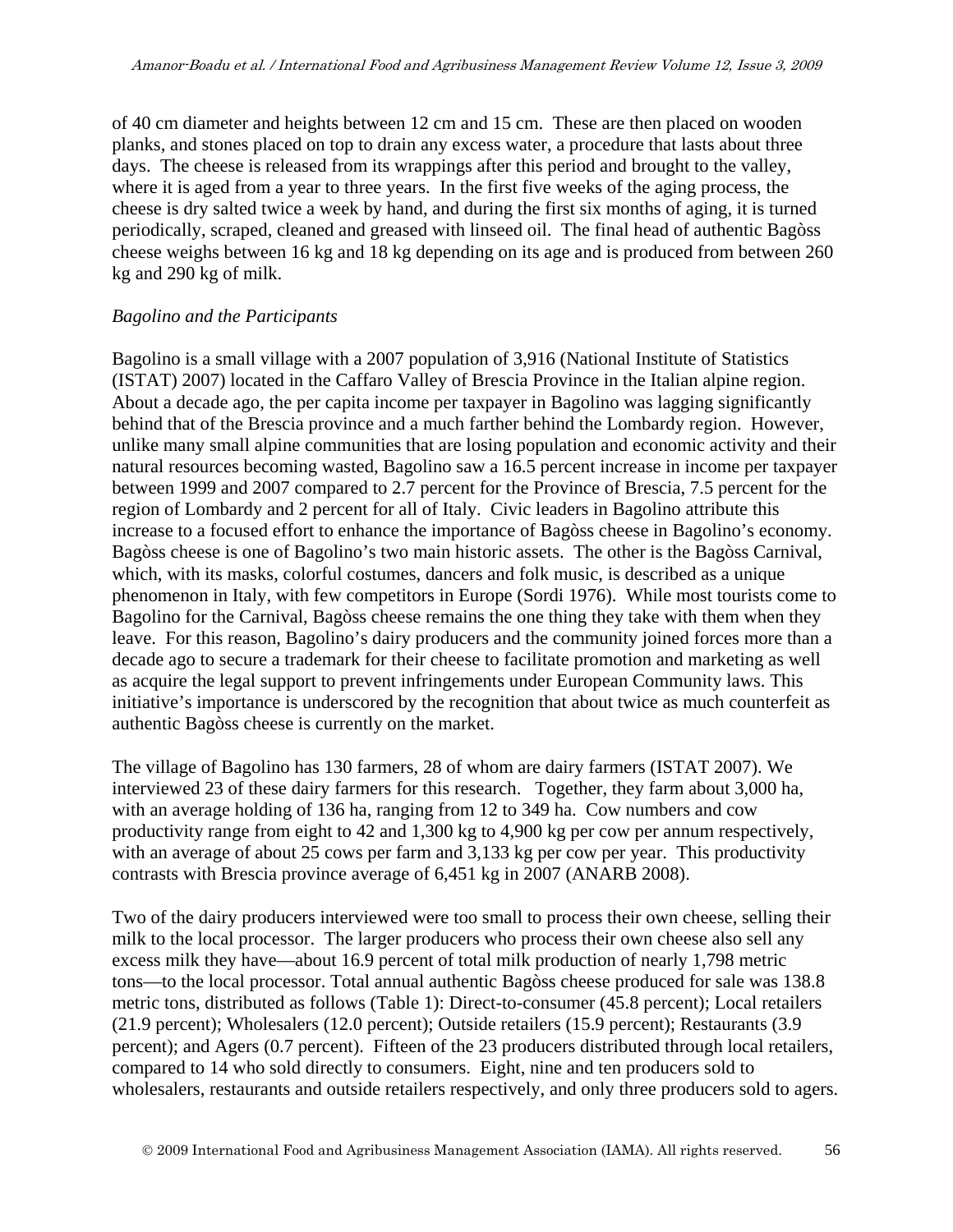|                         |       | Price/kg |       |              |                          | <b>Age at Sale</b>       |                          |         | <b>Number</b> |
|-------------------------|-------|----------|-------|--------------|--------------------------|--------------------------|--------------------------|---------|---------------|
| Distribution<br>Channel | Min   | Max      | Mean  | Std.<br>Dev. | < 1<br>Year              | $1 - 2$<br>Years         | $2+$<br>Years            | Total   |               |
| Consumers               | 9.50  | 22.50    | 15.00 | 4.15         | 44,323                   | 18,996                   | $\overline{a}$           | 63,318  | 14            |
| Restaurants             | 11.00 | 25.00    | 17.22 | 4.86         | $\overline{\phantom{0}}$ | 286                      | 5,070                    | 5,356   | 9             |
| Local<br>Retailers      | 9.00  | 16.50    | 12.97 | 1.94         | 30,354                   |                          |                          | 30,354  | 15            |
| Outside<br>Retailers    | 11.50 | 22.00    | 15.10 | 3.04         | 11,434                   | 10,972                   | $\overline{a}$           | 22,406  | 10            |
| Wholesalers             | 11.50 | 19.00    | 14.13 | 2.72         | 16,356                   | $\overline{a}$           | $\overline{\phantom{0}}$ | 16,356  | 8             |
| Agers                   | 12.00 | 13.00    | 12.50 | 0.50         | 999                      | $\overline{\phantom{a}}$ |                          | 999     | 3             |
| <b>Total</b>            |       |          |       |              | 103,466                  | 30,254                   | 5,070                    | 138,790 |               |

**Table 1.** Prices and quantity of Bagòss Cheese by channel and age

Table 1 also shows that 74.5 percent of total cheese produced is sold within a year of production (i.e., fresh), 21.8 percent is sold between a year and two years, and the remaining 3.7 percent is sold as aged cheese, i.e., two or more years old. Three principal reasons explain the high proportion of fresh sales: labor; cash flow; and aging storage limitations. The farmers note that their most limiting resource is labor and the aging process is labor intensive. By selling a large proportion of their production as fresh cheese, the farmers avoid the labor and space constraints and increase their cash flow. Although they do not make as much money this way, they point out that they avoid shrinkage and other storage risks.

Also presented in Table 1 are the summary price statistics by distribution channel. We found that restaurants, which do not purchase fresh cheese, paid the highest average price,  $\epsilon$ 17.22/kg, a price found to be significantly different from the prices paid by all the other channels at the 10 percent level. Contrarily, agers and local retailers purchase only fresh cheese, paying an average price of  $\text{E}12.50$ /kg and  $\text{E}12.97$ /kg respectively. Outside retailers purchase nearly equal proportions of fresh and medium-aged cheese and pay an average price of  $\epsilon$ 15.10/kg, while the direct-to-consumer price ranged from  $\Theta$ .50/kg to  $\epsilon$ 22.50/kg and averaged about  $\epsilon$ 15.00/kg. Bagolino dairy producers depend solely on their own labor and that of their family members, therefore, labor is treated as a residual claimant and cows are treated as capital. Milk production variable costs are defined to include feed purchases, pasture rent, land and building rent, veterinary expenses and fuel and utility expenses while cheese production variable costs include saffron and rennet expenses. Average milk production variable expenses amounted to about €33,113 while cheese production variable expenses (excluding milk) amounted to approximately  $\epsilon$ 2,250 per farm. Feed purchases and pasture rent accounted for almost 75 percent and 8.5 percent of milk production variable expenses respectively while saffron costs accounted for about 79 percent of cheese production variable expenses. Thus, the majority of variable expenses for Bagòss producers is providing food for the cows. This is probably because of the strict production specifications associated with Bagòss production—from rules relating to the breed of cows, housing, and feeding and cheese processing and aging.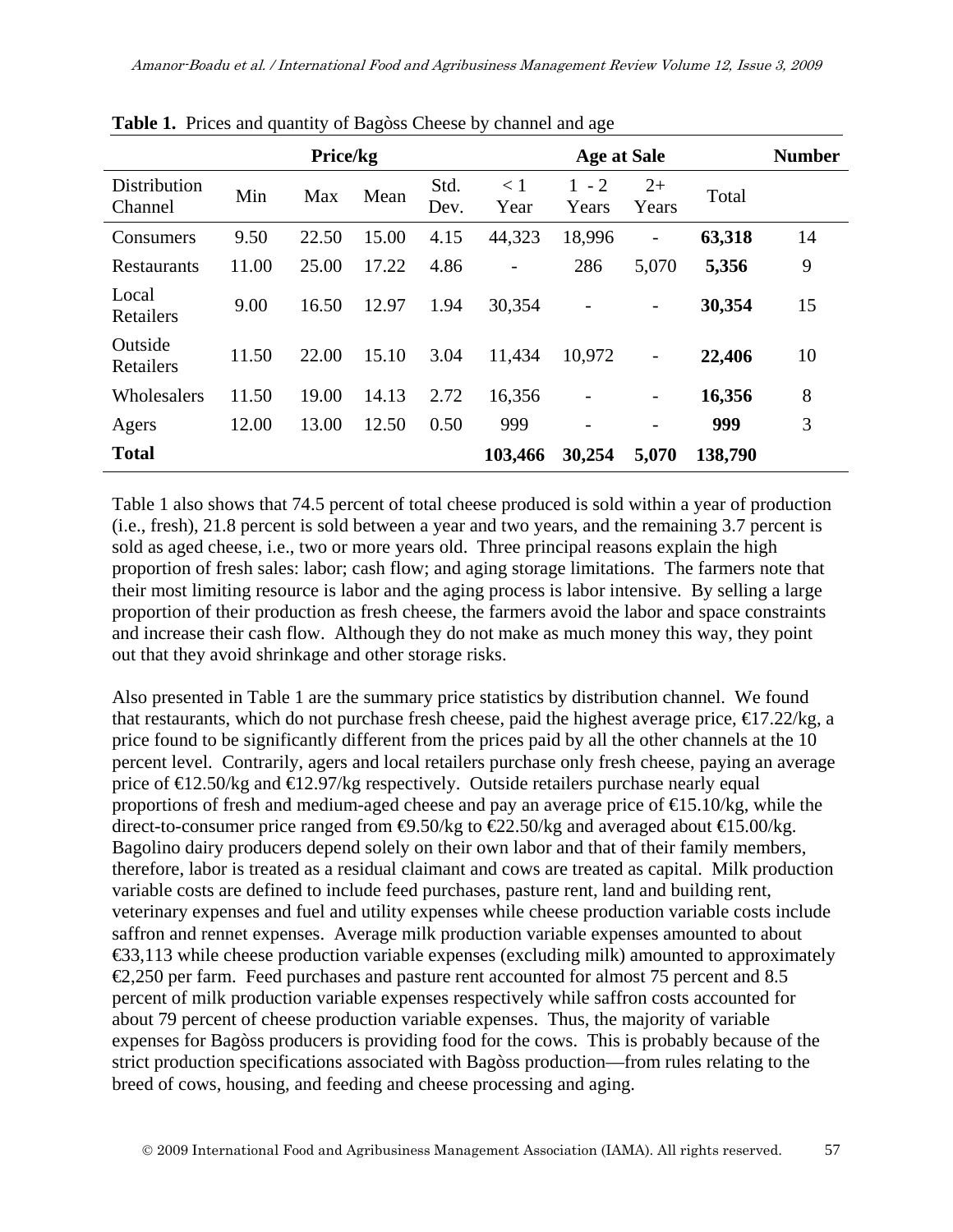Bagolino's dairy farmers graze 1,100 cows and calves on the 22 pastures they have developed in the mountains around their village during the summer months and feed them hay from the valley during the winter months (Figure 2). Due to labor shortage, it is not uncommon to find farmers collaborating in taking care of their cows in the mountains. Dependence on the mountain pastures as part of their production process has caused the farmers to protect the quality of their mountain environment, using goats instead of pesticides, for example, in weed control (Suttini, October 4, 2008). The dairy farmers supply manure to the crop farmers in the valley from whom they purchase hay in the winter. They receive veterinary services from the government and milk quality inspection services from the provincial milk producer association (Stagnoli, October 4, 2008). Valli di Bagolino cooperative provides domestic and international marketing and promotion support for Bagòss cheese, protects the trademark and enforces production standards. Bagolino's local government actively promotes Bagòss cheese (as well as the carnival), creating traffic to Bagolino and consumer awareness about its principal assets. The 17 hotels and 12 restaurants in the village showcase Bagòss cheese and actively promote it because of the benefits it brings. The entrepreneurial supply chain offers customers—tourists, retailers, restaurants, etc.—uniqueness because of its artisanal production system, creating a diversity that allows each producer to develop and maintain loyalty among their own customers.



**Figure 3.** Participating organizations, individuals, products and services in Bagòss Cheese entrepreneurial supply chain

#### *A Local Solution to a Global Challenge*

We have argued that entrepreneurial supply chains can offer effective local solutions to global challenges, and the effectiveness of these solutions have been implied to increase as one moves from place to place/product/process structures. The problem that many small communities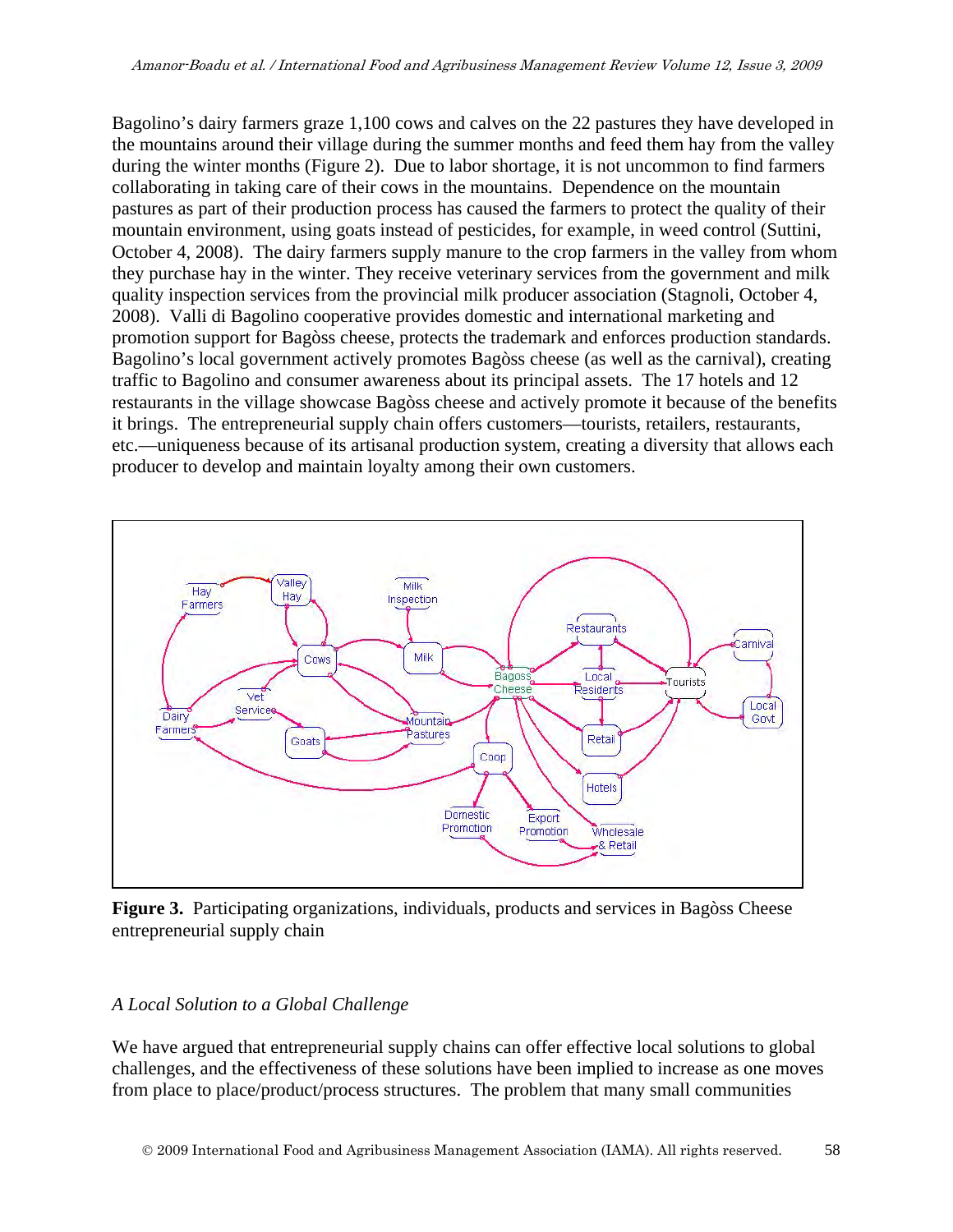involved in these relationships face with their solutions is how to sustain their effectiveness given the dynamic environment of globalization. Focusing on place/product/process entrepreneurial supply chains, we hypothesize that the governance system and the IP protocols are necessary conditions for sustainability in the global marketplace. The chain's governance structure determines the alignment of participants' objectives and the potential risks of moral hazard and opportunism (Amanor-Boadu and Starbird, 2005). The artisanal pride that Bagòss producers bring to their production and participation in the Bagòss entrepreneurial supply chain ensures that their individual objectives are aligned with that of the collective objective of protecting the quality and image of Bagòss cheese. The IP protection protocols provided by the EU government for such products offer significant support for prosecuting and preventing counterfeits from entering specific markets. When the Bagòss entrepreneurial supply chain participants can enforce these regulations and protect their loyal customers from counterfeit products through education, then they can improve their product's value position in the global marketplace, ensuring the sustainability of their local solution.

#### *A System Dynamic Model for Bagòss Cheese*

We test the foregoing hypothesis using a system dynamics modeling approach. The approach, grounded in nonlinear dynamics' theory (Lane, 2001), uses well-defined assumptions to describe and analyze complex and dynamic feedback problems (Forrester, 1968; Sterman, 2000). It has been applied extensively in problems with complex inter-relationships: management of complex technology projects (Philbin, 2008); collaboration in supply chains (Pawlak and Malyszek, 2008); the relationship between education and economic growth (Ndiyo, 2007); and assessment of infectious diseases (Pradas-Velasco, Antoñanzas-Villar and Martínez-Zárate, 2008). It is useful in this problem because of its ability to handle the complex feedback relationships among governance, IP protection and dairy producer profitability. The system dynamic models for this research were developed and simulated with iThink®, a simulation software from iseesystems [www.iseesystems.com.](http://www.iseesystems.com/) The simulation models in iseesystem NetSim format may be requested from the communicating author.

In testing the hypothesis, we develop two alternative scenarios relating to the governance and IP protection respectively and compare them to the base scenario which describes the current Bagòss cheese entrepreneurial supply chain. The focus of the analysis is limited to dairy producers since they are considered the nexus of the Bagòss entrepreneurial supply chain. Thus, it is assumed that the success of dairy producers creates positive externalities in the whole community and vice versa. Under the base scenario, producers are in charge of all three principal stages in the chain—milk production, cheese processing and cheese marketing and distribution and, thus, transfer their milk internally for cheese processing and marketing (Table 2). The average milk to cheese conversion rate is 13.31 kg in the base scenario.

The governance scenario assumes a traditional supply chain which is 'owned' by a processor who purchases all the milk produced by Bagolino's dairy producers. Because producers know their milk is co-mingled at the processing plant, they have an incentive to avoid all costs they can avoid and escape any associated direct penalties. Thus, they may cows save on labor by putting on cheaper commercial feed, which also increases cow productivity. This is a direct result of the divergence in chain participants' objectives emanating from the change in governance. As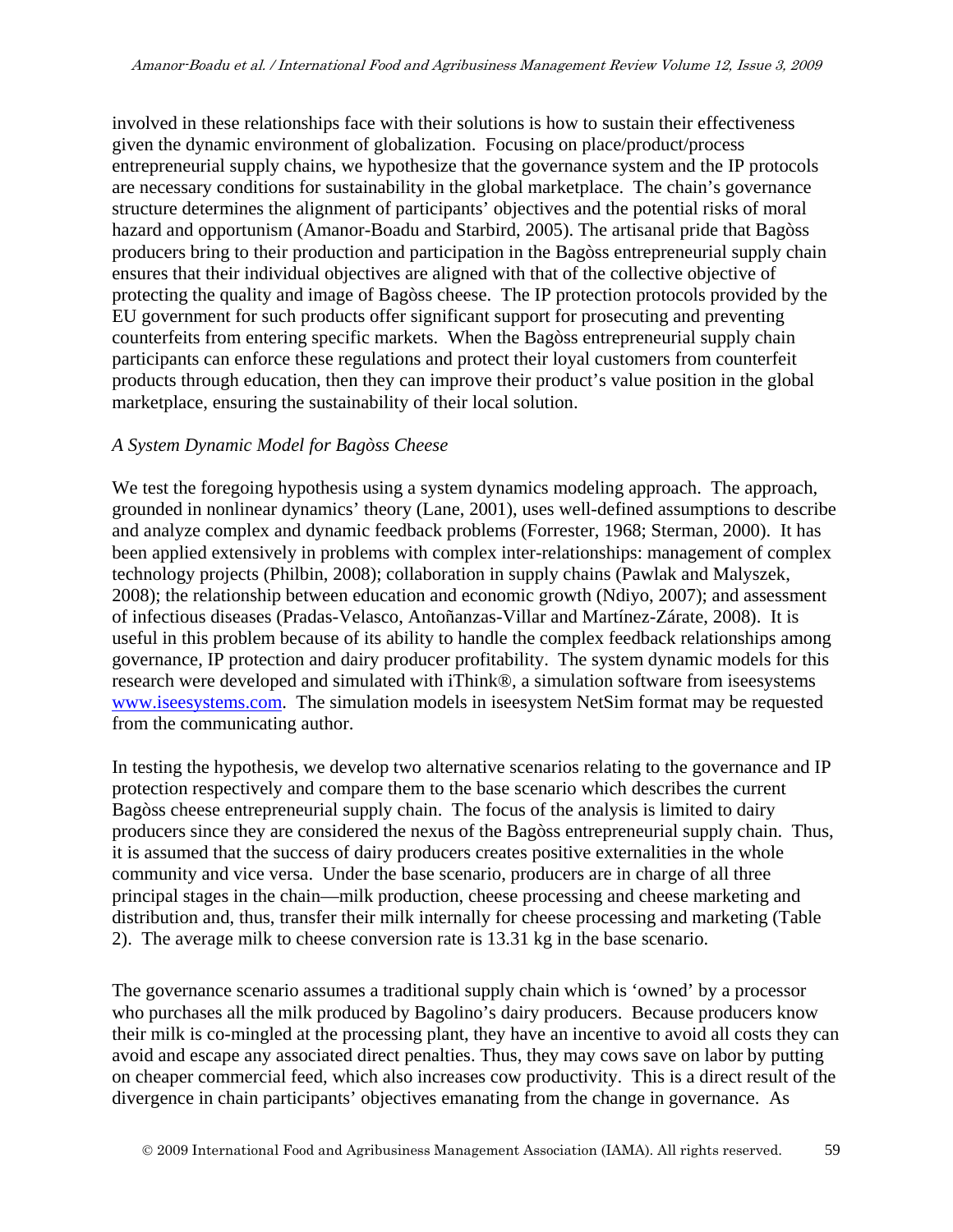farmers focus on maximizing profit from milk production and loss focus on maximizing the value of the Bagòss brand, the product losses its advantage in the market as counterfeits compete effectively with the declining distinguishing characteristics. Declining prices may force the

| <b>Critical Variables</b>         | <b>Base</b>                                 | <b>Traditional Supply</b><br><b>Chain</b>      | <b>Intellectual Property</b>                |  |
|-----------------------------------|---------------------------------------------|------------------------------------------------|---------------------------------------------|--|
| Milk Production                   | Producer                                    | Producer                                       | Producer                                    |  |
| Local Feed and Pasture            | Voluntary                                   | Not necessarily                                | Compulsory                                  |  |
| Milk Price                        | Transferred Internally at<br>$\Theta$ .0/kg | Sold to Processor at<br>$\Theta$ .35/kg        | Transferred Internally at<br>$\Theta$ .0/kg |  |
| <b>Cheese Processing</b>          | Producer                                    | Processor                                      | Producer                                    |  |
| Communal Aging Storage            | N <sub>0</sub>                              | No.                                            | <b>Yes</b>                                  |  |
| Marketing & Distribution          | Producer                                    | Processor                                      | Producer                                    |  |
| <b>Own-Price Elasticity</b>       | $-0.6$                                      | $-0.6$                                         | $-0.6$                                      |  |
| Counterfeit Cheese Control        | N <sub>0</sub>                              | N <sub>0</sub>                                 | <b>Yes</b>                                  |  |
| Farmers' Cheese Processing Assets | Fully utilized                              | Mothballed because of<br>zero opportunity cost | Fully utilized                              |  |

**Table 2.** Critical Assumptions Defining Alternative Scenarios

processor to expand production, which exacerbates price declines. This classic negative feedback effect, if left unchecked, causes a bullwhip effect in other segments of the community: tourism declines, hotels and restaurants lose customers; mountain pastures are left unkempt; sales tax revenue declines; property tax increases; and so on.

The IP scenario assumes the producers invest in enhancing their IP enforcement protocols, prosecuting counterfeit Bagòss sellers. It is also assumed that all other production activities are similar to those under the base scenario except that the producers implement a check-off system to fund their cooperative's efforts to enhance their IP protection policies as well as educate their loyal customers about the differentiating characteristics of authentic Bagòss cheese. By successfully making it difficult for counterfeits to enter the market and helping customers appreciate authentic Bagòss' uniqueness, Bagolino's dairy producers are able to sustain their competitiveness in the artisanal cheese market and engender positive externalities throughout the community's economy.

### **Simulation Results**

We simulated the Bagòss cheese system dynamic model under the specified assumptions for the three scenarios over 20 years. Cow productivity was assumed to be stochastic because of uncertainties in weather, pasture and feed quality and availability but cow numbers were kept unchanged due to EU production controls. Distribution channel allocations were maintained for both the base scenario and the intellectual property enhancement scenario. Because dairy producers are assumed to be the nexus of the system, cheese processing and distribution are ignored in the analysis under the governance scenario. The growth in cheese prices were based on projected increases in cheese consumption of between 0.8 percent (Consortium INRA-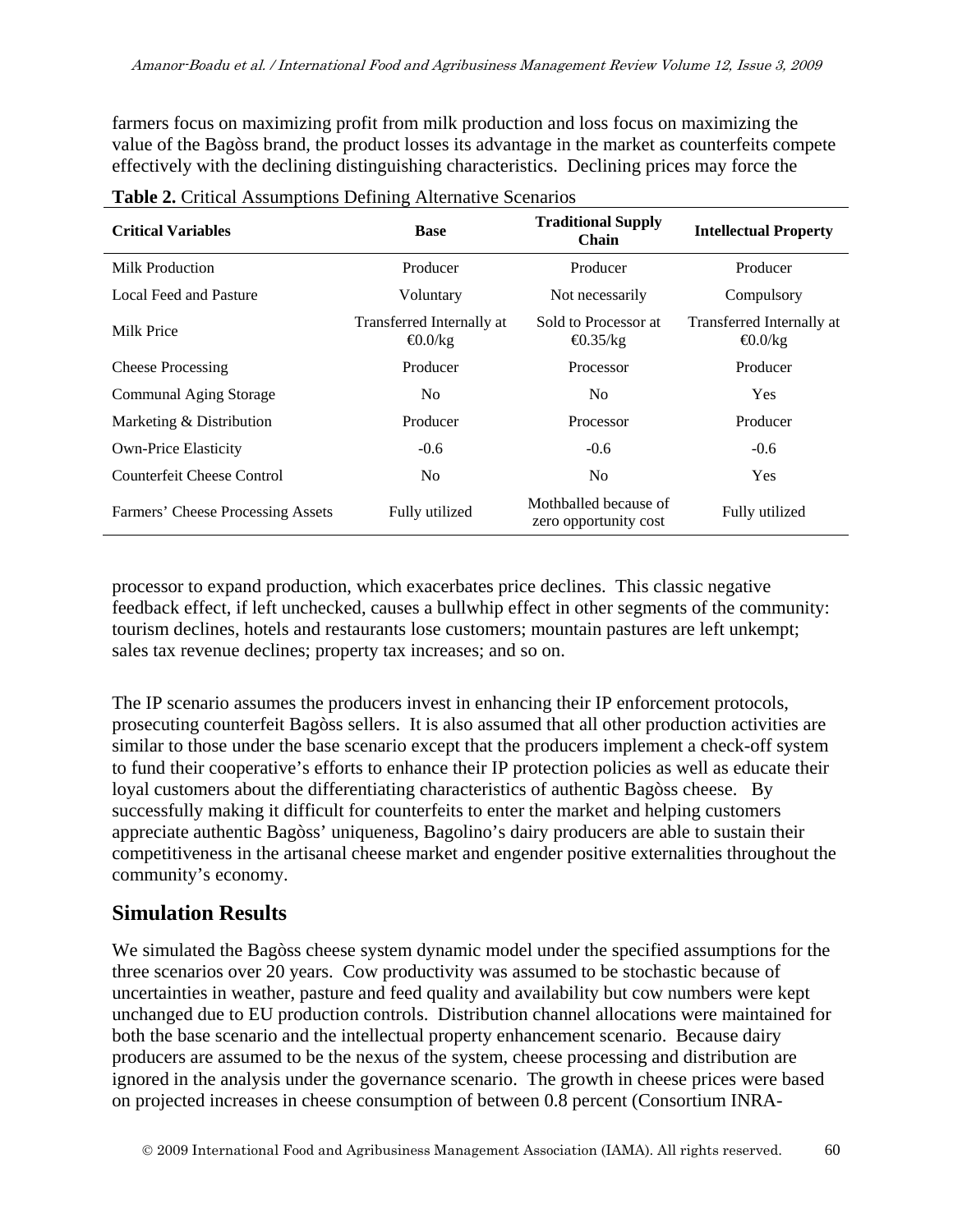Wageningen, 2002) and 1.6 percent per annum (OECD-FAO, 2007) in the EU-25, and an average own-price demand elasticity of -0.6, after Bouamra-Mechemache, et al. (2008) and Soregaroli and Trévisiol (2005).

The entrepreneurial supply chain currently governing Bagolino's dairy producers involves all but two producers engaged in milk production, cheese processing and marketing of the Bagòss cheese. We modeled the producers' activities as a single firm, working with 574 milking cows which produced an average of 3,113 kg of milk per year which was converted into cheese at rates between 9.6 kg and 16.9 kg per kilogram of cheese. (See Appendix 1 for model equations). Based on these assumptions, the average quantity of authentic Bagòss cheese produced over the 20 years was approximately 141 metric tons, with Bagolino dairy producers accounting for about 76.3 percent.

Average producer revenue from all the channels, including sale of excess milk to the local processor, was about  $\epsilon 2.02$  million per year under the base scenario simulation while average annual variable cost was approximately  $\bigoplus$ 51,945 per year. The average annual gross margin under the base scenario was, therefore, estimated at a little under  $\epsilon 1.07$  million. The net present value of the gross margin over the 20 years was about  $\epsilon 0.74$  million, using a discount rate of 7.5 percent.

The system's boundary under the governance scenario was limited to the farm gate because farmers do not process or market cheese under traditional supply chain governance. The producers' physical and labor resources used in processing milk into cheese are assumed to exhibit high asset specificity, leading to a plausible zero opportunity cost assumption for both. For example, the cheese processing equipment cannot be repurposed in Bagolino for anything else, especially given the assumption that cheese is processed by the processor. Additionally, Bagòss producers' skills and competences are not transferable to any other activity because of their specificity. A zero opportunity cost is also assumed for the farmers' cheese processing and marketing time because of Bagolino's remoteness and lack of alternative local employment. Based on the foregoing, then, it is reasonable to argue that these assets, while productive when the farmers are processing Bagòss cheese, have no contributory value under the governance scenario.

Based on the preceding arguments, the average annual milk production under the governance scenario was estimated at about 1,887 metric tons, generating average annual revenue of €948,339. The average annual variable cost under this scenario was estimated to be €614,711, with a gross margin of  $\epsilon$ 33,628. The net present value of the cash flow under the governance scenario for the 20-year simulation was a little over €2.87 million, about 77 percent less than the base scenario's net present value. These values will change if the processing assets could be sold or repurposed in alternative enterprises.

The IP scenario focused on Valli di Bagolino aggressively prosecuting counterfeit Bagòss cheese suppliers and educating consumer to strengthen the Bagòss brand. The effort was funded with a five percent assessment on Bagòss cheese revenues. It was assumed that the ratio of counterfeit to authentic Bagòss declined from the current 2:1 to 0.13:1 over the 20-year simulation period. It was also assumed that for every 12.9 percent decline in the ratio, authentic Bagòss price increased by 1 percent (Freccia, Jacobsen and Kilby, 2003; Rosa, 2006). All other production levels were assumed to be unchanged from the base scenario. The simulation results showed that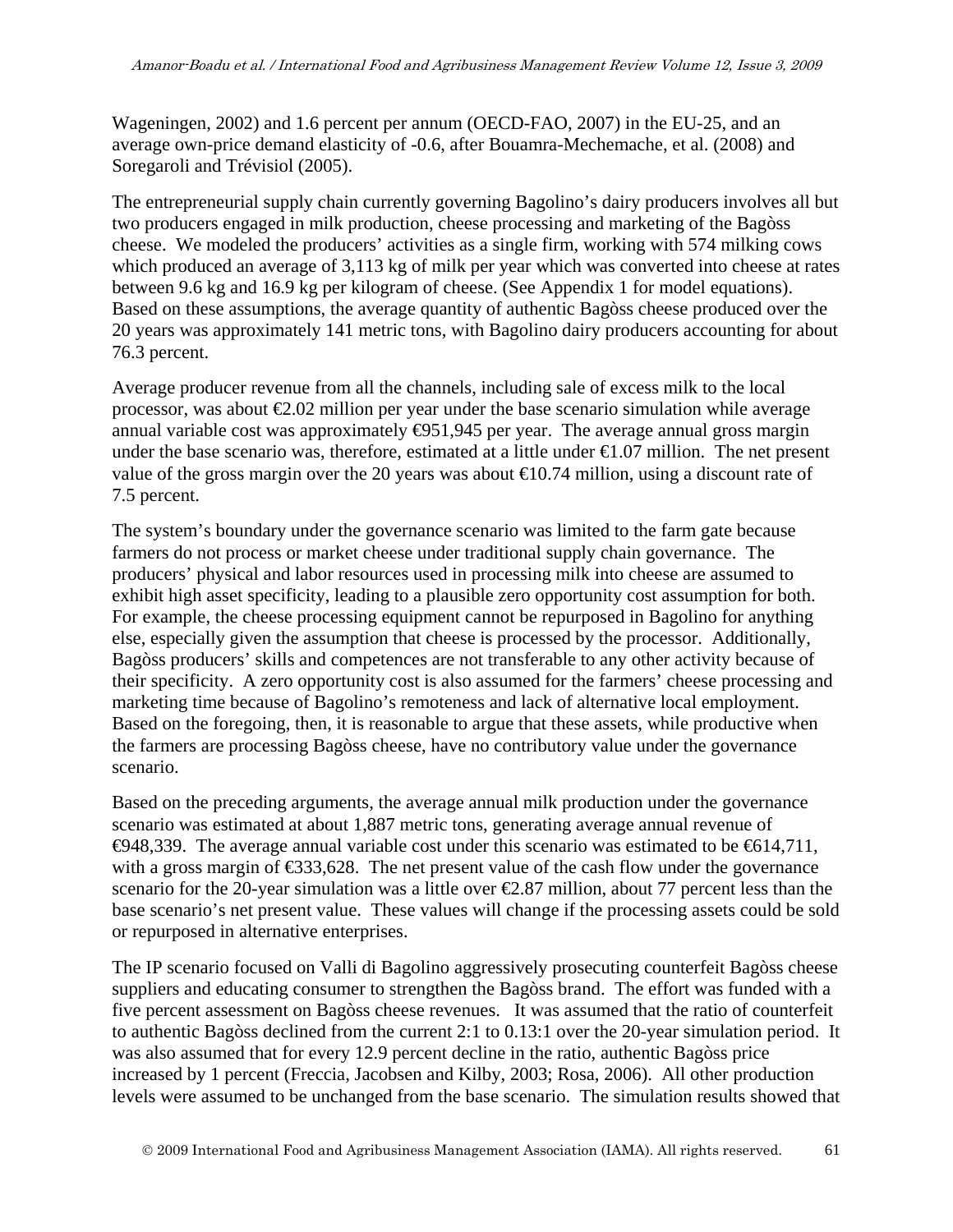average annual revenue was about  $\epsilon 2.21$  million and average annual variable costs of about €1.02 million, generating a gross margin of €1.9 million. The net present value of this cash flow at 7.5 percent discount rate was about  $\bigoplus$  1.46 million. This was 6.7 percent higher than under the base scenario. The revenue and cost trend profiles for the three scenarios are presented in Figure 4 and Figure 5.



**Figure 4.** Bagolino dairy producers' revenue under alternative scenarios

While the base scenario and the IP scenario are directly comparable, it is impossible to compare them with the governance scenario at the aggregate level because of the different system boundaries. Therefore, we conducted the comparison of the three scenarios on a per cow basis since the number of cows was kept constant across all scenarios. The gross margin per cow averaged  $\bigoplus$ , 856 under the base scenario compared to  $\bigoplus$ 98.11 under the governance scenario and  $\epsilon$ ,073 under the IP scenario. The net present value of the gross margins per cow over the simulation period for the three scenarios were respectively  $\in$ 18,709,  $\in$ 4,305 and  $\in$ 19,963. We investigated the trends in the gross margin per cow under the alternative scenarios relative to the base scenario in order to assess the effect of the strategy changes underlying the scenarios on producers. The trends in cumulative difference in gross margins of the governance and IP scenarios relative to the base scenario are presented in Figure 6. They show that traditional supply chain is an inferior governance system to entrepreneurial supply chain governance system because of the nature of the assets supporting the Bagòss solution. Because it is difficult for anyone to provide the requisite incentives to elicit the right behavior about these assets, it is important not to replace individual self-interest with a hierarchical governance structure that does not support alignment of participants' objectives. When individual objectives are all aligned in protecting and expanding the value of the assets upon which they make their living, their individual actions do support the community objective of sustaining the solution's effectiveness in the face of global competition. The cumulative difference between the traditional supply chain governance system and the base scenario entrepreneurial supply chain governance system increases from about negative  $\bigoplus$ , 703 per cow in the first year to about negative  $\bigoplus$ 7,160 per cow by the end of the 20 years (Figure 6).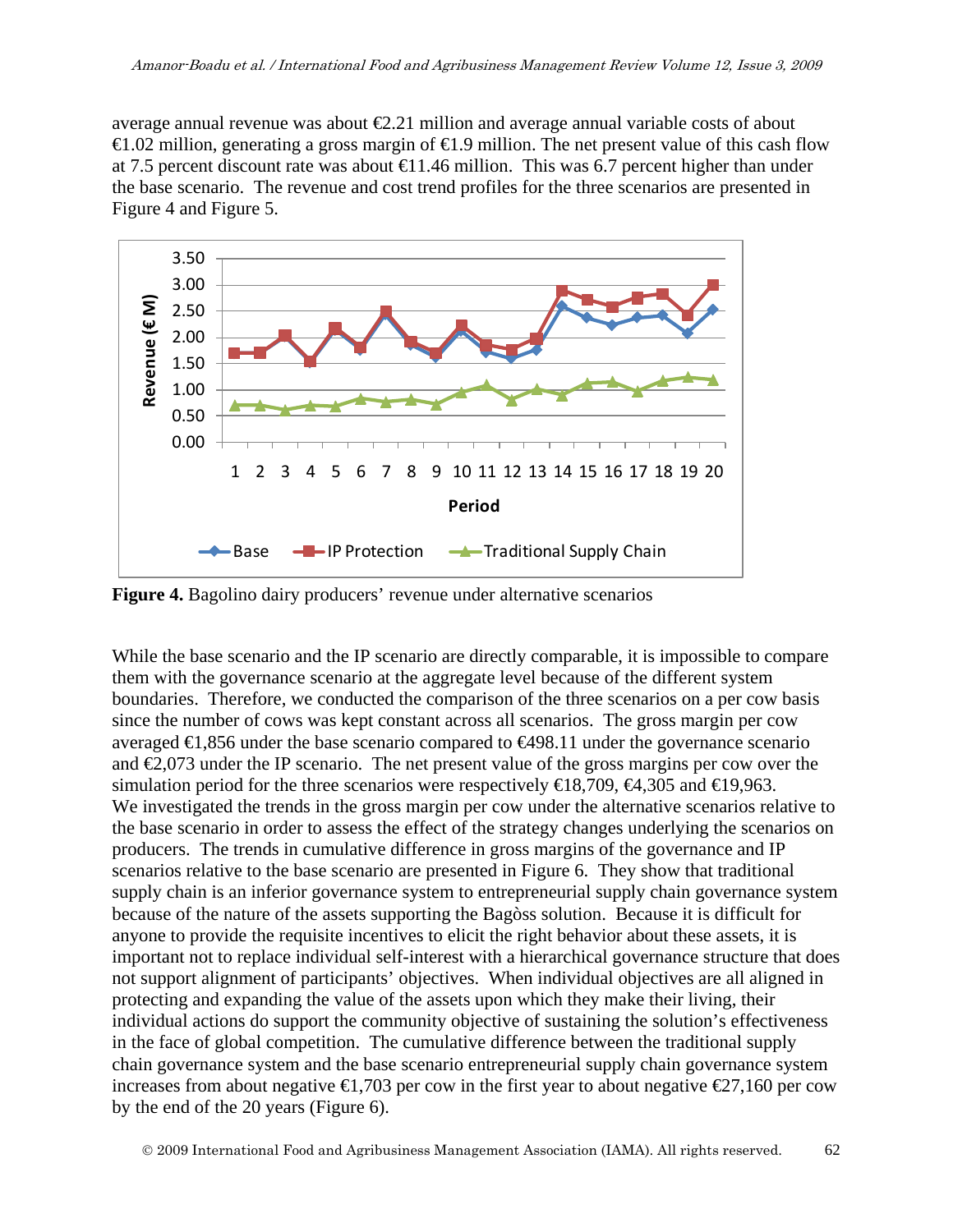

**Figure 5.** Bagolino dairy producers' operating costs under alternative scenarios



**Figure 6.** Gross margin per cow: Intellectual property and traditional supply chain relative to base scenario

We had assumed prior that the farmers fund the IP enhancement initiative by themselves. In Figure 6, we investigate another scenario where that initiative is funded fully by the government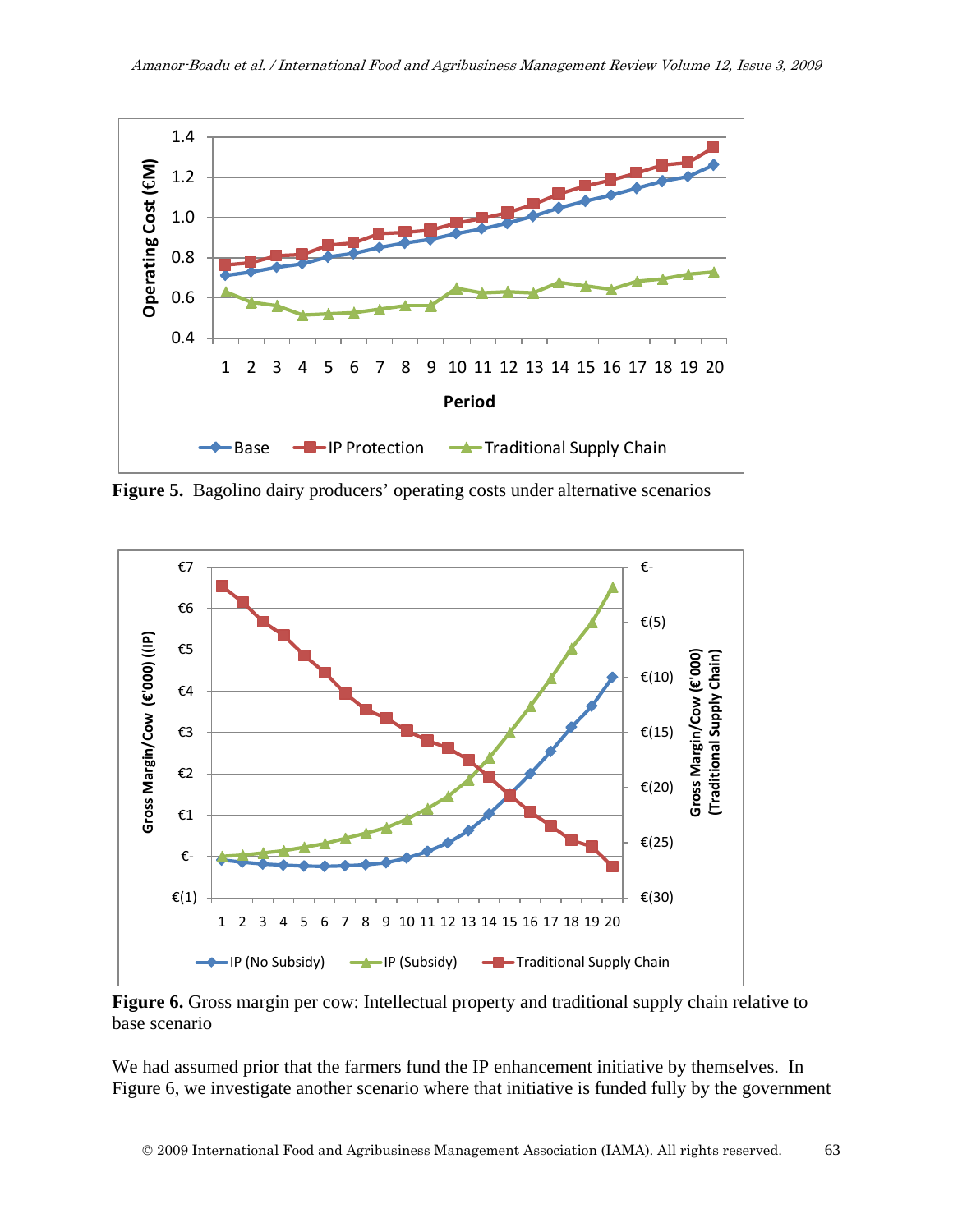because of the positive externalities that a successful Bagòss industry creates in the community. The results show that the producer-funded IP scenario was inferior to the base scenario in the first ten years. However, over the duration of the simulation and as more counterfeit Bagòss is removed from the market, this strategy offered a superior outcome to the base scenario, reaching a cumulative difference value of about  $\bigoplus$ , 339 per cow at the end of 20 years. If the IP enhancement initiative is fully funded by the government, then the IP scenario is superior to the base scenario throughout the whole period, accumulating a difference of about  $\epsilon$ 6,521 per cow by the end of 20 years. This suggests an opportunity for focusing on an IP enhancement strategy to protect the Bagòss brand.

### **Conclusion and Further Research**

This research was motivated by the need to improve our understanding of the emerging interorganizational relationships that are connecting seemingly unrelated organizations around natural assets such as places and linking those to products and production processes. We noted that the principal characteristic of these relationships is that, unlike traditional supply chains, they do not have a champion or an "owner." As a result, all participants in these relationships recognize their need and dependence on the identified assets for their success, and work to protect, conserve and promote them through nurtured trust and trustworthiness. We called this relationship entrepreneurial supply chains, and defined them as characterized by a mutual recognition of need for and dependence on valuable assets that are inexhaustible in use but easily depreciated with misuse or abuse.

We identified three types of entrepreneurial supply chains based on the depth and characteristics of the assets involved: place; place/product; and place/product/process entrepreneurial supply chains. Participants' commitment level and their responsibilities to the governance system increases as one moves from a place entrepreneurial supply chain to a place/product/process entrepreneurial supply chain.

Using the case of Bagòss cheese in Bagolino, Italy, we illustrated the superiority of entrepreneurial supply chains to traditional supply chains for such assets that are inexhaustible in use but easily depreciated with abuse or misuse. We argued that this superiority emanates from the congruence of individual participants' objectives, such that their selfish pursuit of these objectives contributed to the creation of collective value. Also because of this alignment of participants' objectives, classic problems in traditional supply chains, such as opportunism and moral hazard, are nonexistent.

We also showed that the value created by entrepreneurial supply chains is enhanced when the participants pursue effective IP protection initiatives. In our case, by implementing policies that made it difficult for counterfeit Bagòss to enter the market, they were able to extract a higher price for the authentic product. The value of this IP protection effort was estimated in our model at about 12.3 percent above the scenario where the underlying asset's intellectual property was unprotected.

This research offers significant opportunities for businesses in small communities to work together and with their communities to identify unique products with place and process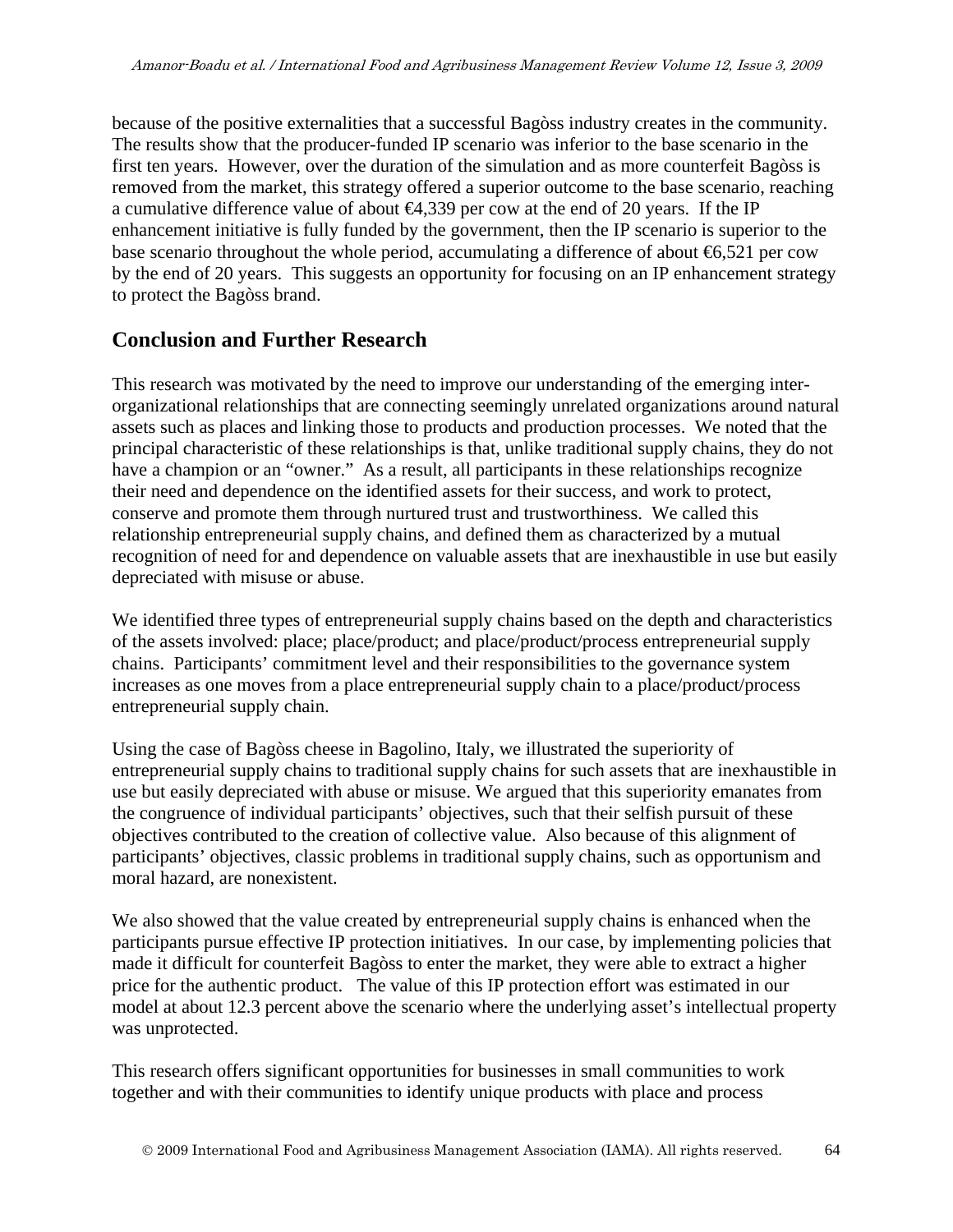idiosyncrasies that can contribute to solutions that help them deal with globalization challenges. It allows for the construction of specific governance systems to match the structural characteristics of the assets that can be brought to support these local solutions.

The foregoing results may be unique to Bagòss because of the short length of the supply chain and the presence of strong regulatory support along the chain. Governments mandate production quotas and milk prices and provide strong IP protection regulation. What changes are necessary for an entrepreneurial supply chain to be effective when the supply chain is long and IP systems expensive to implement? This may be the case in such non-food industries as the fashion industry, which can draw on place/product/process controls to create a differentiated solution. Thus, there is a need for further research to compare the effectiveness of entrepreneurial supply chains in different industries in order to discover the necessary and sufficient conditions for their effectiveness in offering local solutions in the face of global challenges.

### **References**

- Amanor-Boadu, Vincent, and S. Andrew Starbird. 2005. In search of anonymity in supply chains. *Journal of Chain and Network Science* 5, (1): 5-16.
- Amanor-Boadu, Vincent, Jacques Trienekens, and Sabina Williams. 2002. Ameliorating power structures in supply chains using information and communication technology tools. In *Chain management in agribusiness and the food system.*, eds. J. H. Trienekens, S. W. F. Omta, 908- 918. Wageningen, The Netherlands: Wageningen University Press.
- ANARB. 2008. *Un anno di bruna*. Bussolengo, Italy: Associazione Nazionale Razza Bruna.
- Arce, A., and T. K. Marsden. 1993. The social construction of international food: A new research agenda. *Economic Geography* 69, (3, Environment and Development, Part 1) (Jul.): 293-311.
- Aussibal, Robert. 1983. *Les caves de roquefort*. France: Cahors.
- Bouamra-Mechemache, Zohra, Vincent Requillart, Claudio Soregaroli, and Audrey Trevisiol. 2008. Demand for dairy products in the EU. *Food Policy* 33, (6): 644-656.
- Boyhan, G. E., and R. L. Torrance. 2002. Vidalia onions--sweet onion production in southeastern georgia. *HortTechnology* 12, (2): 196-202.
- Consortium INRA-Wageningen. Study on the impact of future options for the milk quota system and the common market organisation for milk and milk products. in European Commission, DG Agricultural Summary Report [database online]. Brussels, Belgium, 2002, [http://europa.eu.int/comm/agriculture/publ ijreportsjmilkq uota!index..en.htm](http://europa.eu.int/comm/agriculture/publ%20ijreportsjmilkq%20uota!index..en.htm) (accessed May 7, 2009).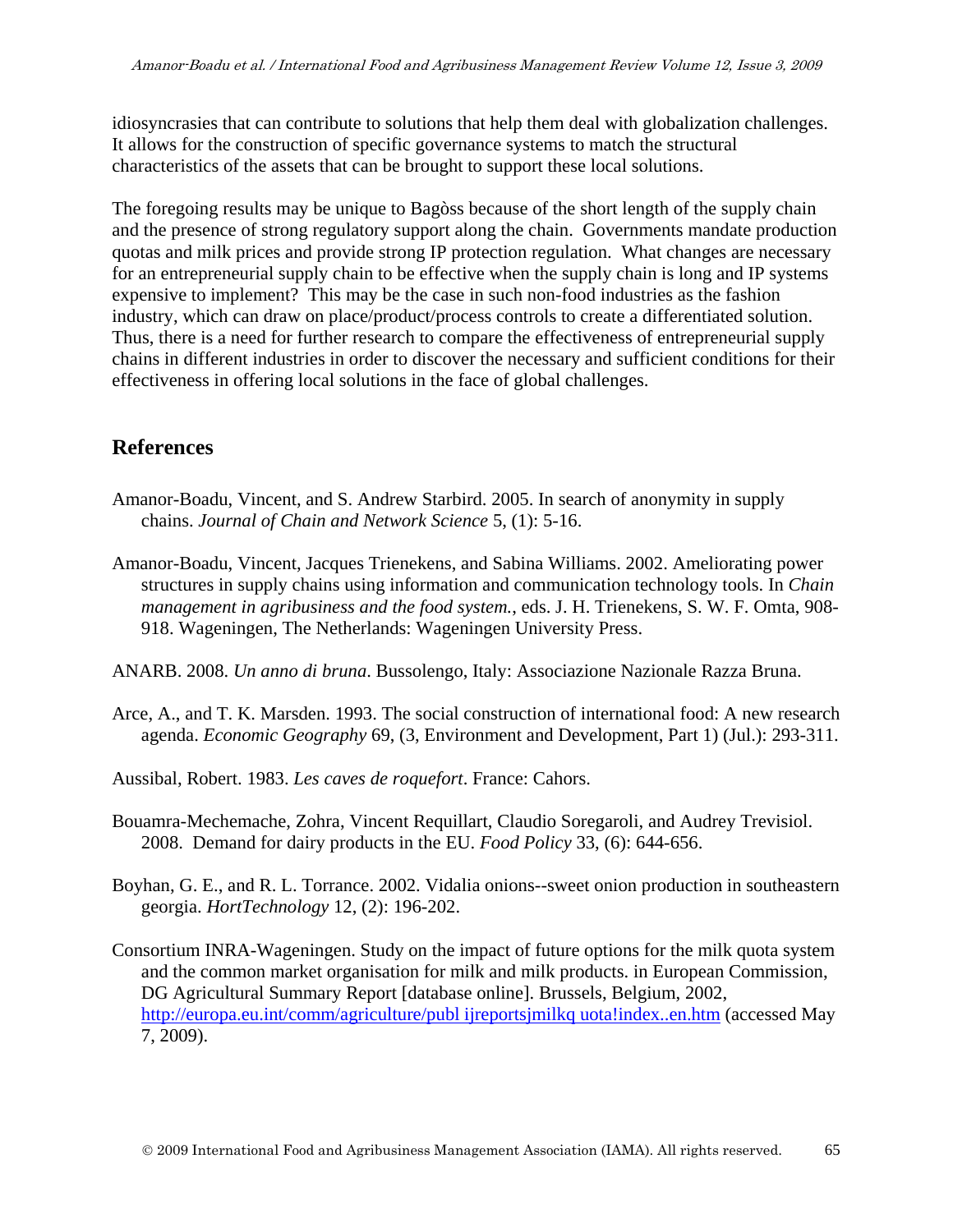- Costa, E. F., and J. E. Epperson. 2003. Impacts of advertising and promotion on the demand for scanned purchases of vidalia onions. *Journal of International Food & Agribusiness Marketing* 14, (3): 79-92.
- Day, George S., and David J. Reibstein. 2004. *Wharton on dynamic competitive strategy*, eds. George S. Day, David J. Reibstein. New York, NY: Wiley.
- Eadington, William R. 1999. The economics of casino gambling. *The Journal of Economic Perspectives* 13, (3) (Summer): 173-92.
- Forrester, Jay W. 1968. *Principles of systems*. Cambridge, MA: MIT Press.
- Freccia, David M., Joyce P. Jacobsen, and Peter Kilby. 2003. *Exploring the relationship between price and quality for the case of hand-rolled cigars*. Vol. 43.
- Granovetter, Mark. 2005. The impact of social structure on economic outcomes. *The Journal of Economic Perspectives* 19, (1) (Winter): 33-50.
- Grant, Robert M. 1991. The resource-based theory of competitive advantage: Implications for strategy formulation. *California Management Review*(Spring): 114-35.
- Harris, R. E. *The Saskatoon.* Agriculture Canada, 1972.
- Hellström, J., J. Sinkkonen, M. Karonen, and P. Mattila. 2007. Isolation and structure elucidation of procyanidin oligomers from saskatoon berries (amelanchier alnifolia). *Journal of Agricultural and Food Chemistry* 55, (1): 157-64.
- Hosseinian, Farah S., and Trust Beta. 2007. Saskatoon and wild blueberries have higher anthocyanin contents than other Manitoba berries. *Journal of Agricultural and Food Chemistry* 55, (26): 10832-8.
- Kim, W. Chan, and Renée Mauborgne. 2005. *Blue ocean strategy: How to create uncontested market space and make competition irrelevant*. 1st ed. Cambridge, MA: Harvard Business School Press.
- Lane, David C. 2001. *Rerum cognoscere causas:* Part I--how do the ideas of system dynamics relate to traditional social theories and voluntarism/determinism debate? *System Dynamic Review* 17, (2): 97-118.
- Leong, Wai-Teng. 1989. Culture and the state: Manufacturing traditions for tourism. *Critical Studies in Mass Communication* 6, (12/01): 355-76.
- Lippman, S. A., and R. P. Rumelt. 1982. Uncertain imitability: An analysis of interfirm differences in efficiency under competition. *The Bell Journal of Economics* 13, (2) (Autumn): 418-38.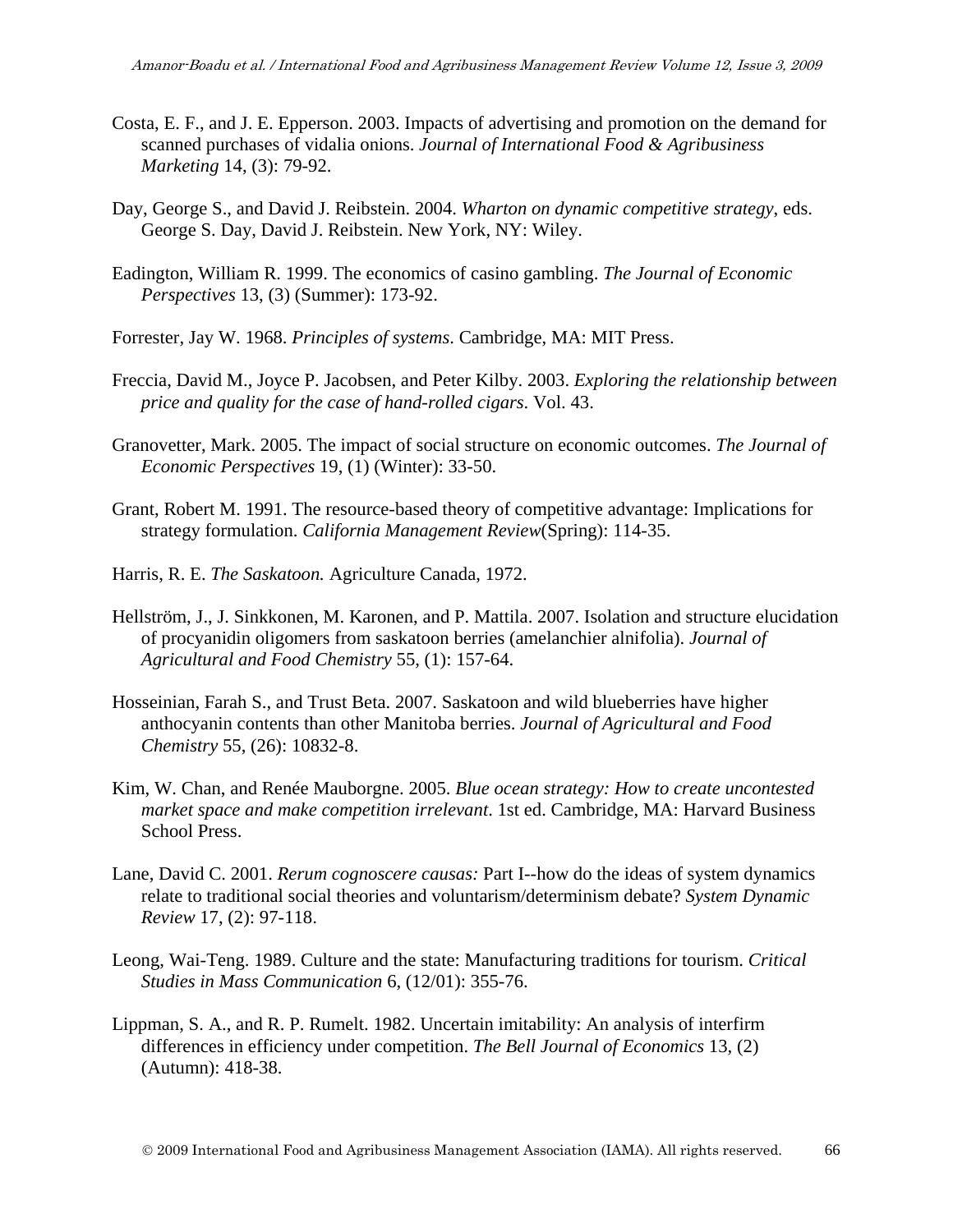- Morris, Brad. 2003. Bio-functional legumes with nutraceutical, pharmaceutical, and industrial uses. *Economic Botany* 57, : 254-61.
- National Institute of Statistics (ISTAT). 2007. *Resident population database*. Rome: Government of Italy.
- Ndiyo, Ndem Ayara. 2007. A dynamic analysis of education and economic growth in nigeria. *The Journal of Developing Areas* 41, (1) (Fall): 1.
- OECD-FAO. 2007. *Agricultural outlook: 2007-2016..* Paris, France: OECD-FAO, .
- O'Hara, Sabine U., and Sigrid Stagl. 2001. Global food markets and their local alternatives: A socio-ecological economic perspective. *Population and Environment* 22, (6) (07/01): 533-54.
- Pawlak, Marek, and Elzbieta Malyszek. 2008. A local collaboration as the most successful coordination scenario in the supply chain. *Industrial Management + Data Systems* 108, (1): 22- 42.
- Philbin, Simon P. 2008. Managing complex technology projects. *Research Technology Management* 51, (2) (Mar/Apr): 32-9.
- Pradas-Velasco, Roberto, Fernando Antoñanzas-Villar, and María Puy Martínez-Zárate. 2008. Dynamic modelling of infectious diseases: An application to the economic evaluation of influenza vaccination. *PharmacoEconomics* 26, (1): 45-56.
- Rosa, Franco. 2006. Testing the quality-price relations in parmigiano and padano cheese markets. *Journal of International Food & Agribusiness Marketing* 18, (3): 33-64.
- Simon, Herbert A. 1991. Organizations and markets. *The Journal of Economic Perspectives* 5, (2) (Spring): 25-44.
- Sordi, I. 1976. Il carnevale di bagolino. In *Brescia e il suo territorio, il mondo popolare in lombardia.*, ed. Roberto Leydi-Bruno Pianta. Vol. III, 25-43. Milano: Silvana.
- Soregaroli, Claudio and Audrey Trévisiol. 2005. *Demand for dairy products in the European Union.* European Dairy Industry Model, Working Paper 02/2005.
- Stagnoli, Francesco. October 4, 2008. President of valle di bagolino. personal communication, Bagolino, Italy.
- Starbird, S. Andrew, Vincent Amanor-Boadu, and T. Roberts. 2008. Traceability, moral hazard, and food safety. Ghent, Belgium.
- Sterman, John D. 2000. *Business dynamics: Systems thinking and modeling for a complex world*. Boston, MA: Irwin-McGraw Hill.
- Suttini, Emanuele. October 4, 2008. Agronomist, consultant of the val sabbia mounain council, personal communication, Bagolino, Italy.